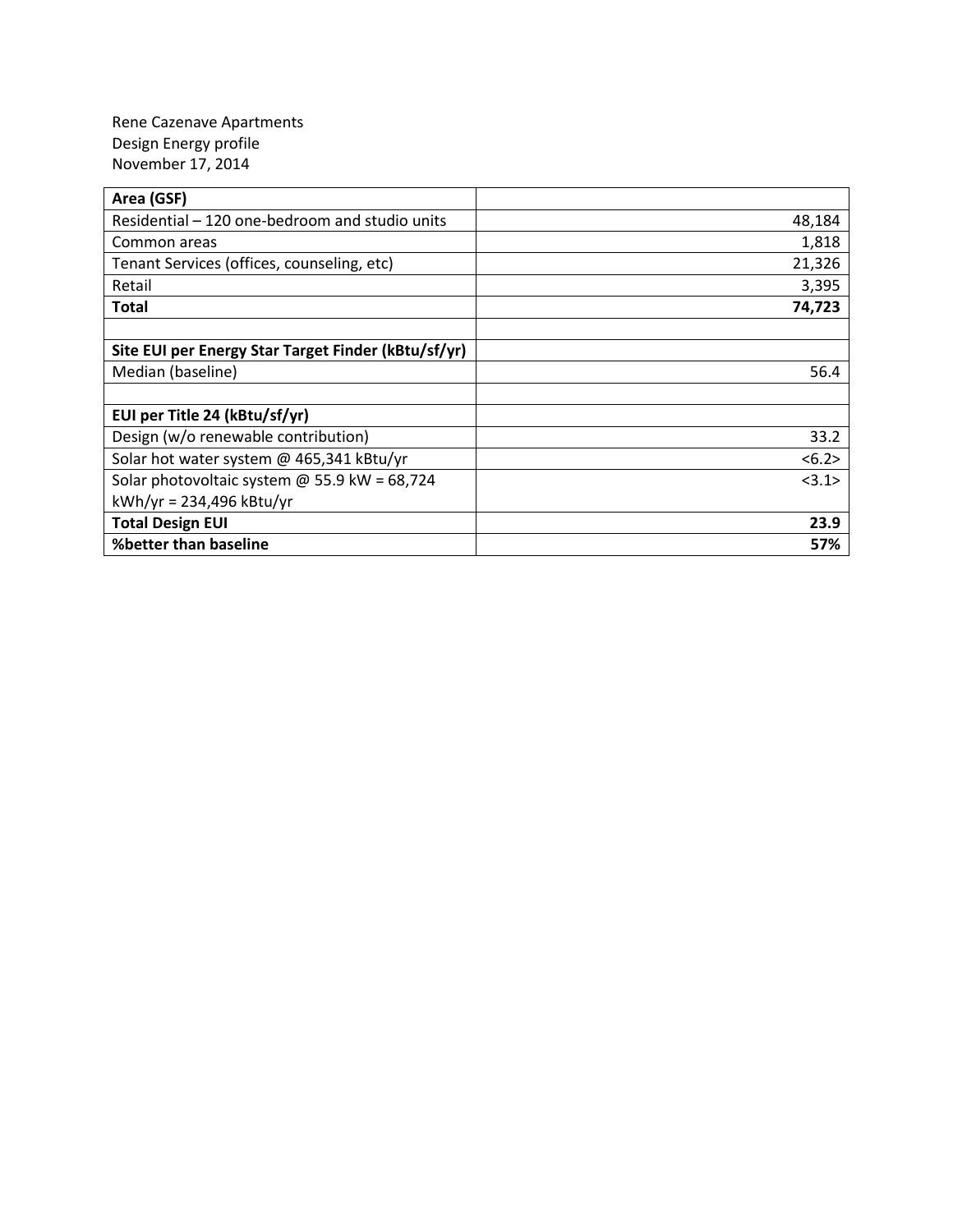# **BUILDING ENERGY ANALYSIS REPORT**

## **PROJECT:**

Transbay Block 11A (Res. Units) San Francisco, CA Essex Street

## **Report Prepared by:**

San Rafael, Ca. 94903 Chuck Clemons 45 Mitchell Blvd. #16 (415) 457-0990 Energy Calc Co.

#### **Job Number:**

1027TB11

#### **Date:**

6/17/2011

The EnergyPro computer program has been used to perform the calculations summarized in this compliance report. This program has approval and is authorized by the California Energy Commission for use with both the Residential and Nonresidential 2008 Building Energy Efficiency Standards.

This program developed by EnergySoft, LLC – www.energysoft.com.

| EnergyPro 5.1 by EnergySoft | User Number: 1005 | RunCode: 2011-06-17T08:23:14 | ID: 1027TB11 |
|-----------------------------|-------------------|------------------------------|--------------|
|                             |                   |                              |              |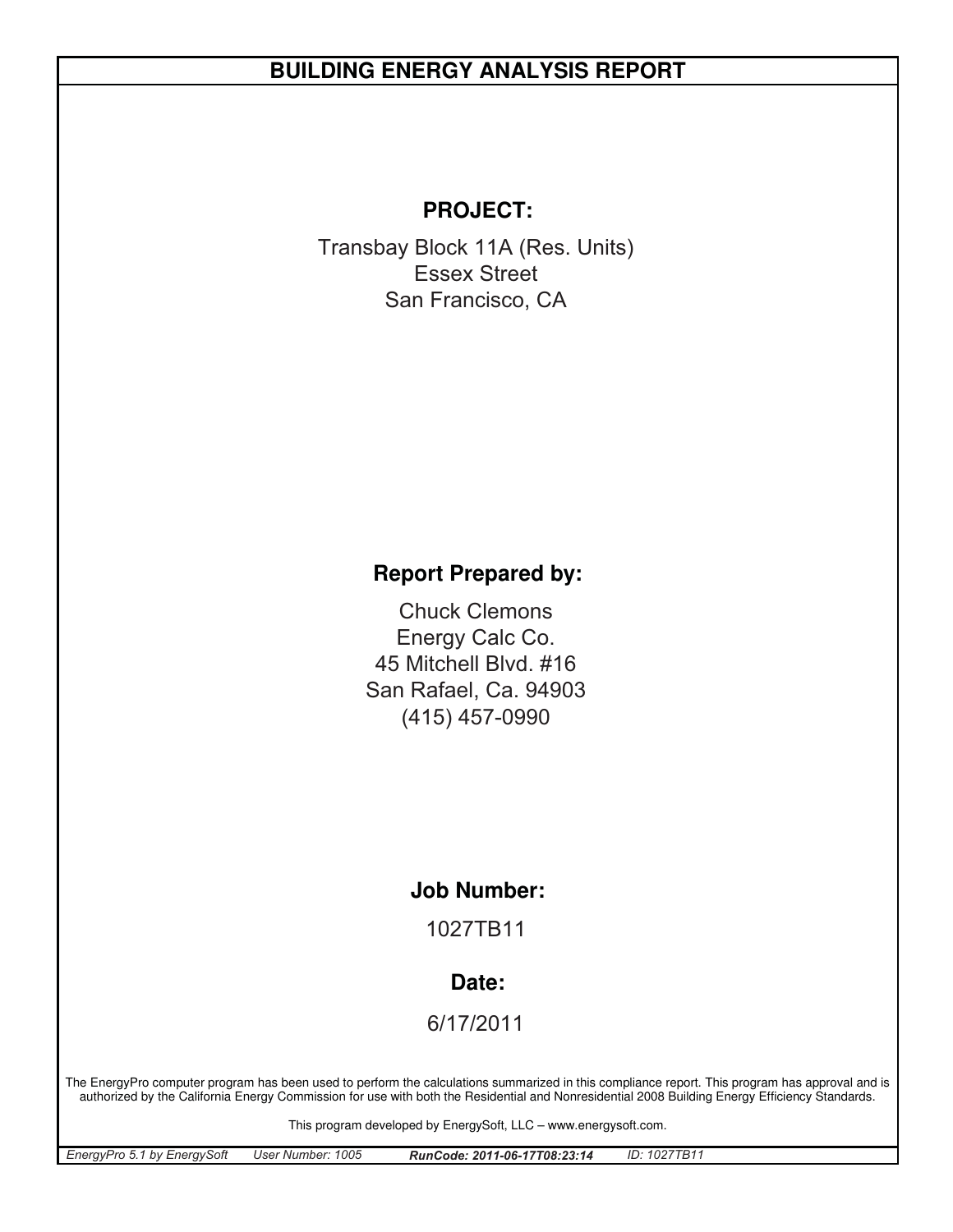# **ENERGY USE AND COST SUMMARY ECON-1**<br>
Project Name Date

Project Name<br>
Transbay Block 11A (Res. Units) 11/17/2014 *Transbay Block 11A (Res. Units)* 

|                             | Rate: PG&E A-1<br><b>Fuel Type: Electricity</b> |                         |                   |                                      |                               |        |                        |                                          |                              |                 |
|-----------------------------|-------------------------------------------------|-------------------------|-------------------|--------------------------------------|-------------------------------|--------|------------------------|------------------------------------------|------------------------------|-----------------|
|                             |                                                 | <b>STANDARD</b>         |                   |                                      | <b>PROPOSED</b>               |        |                        |                                          | <b>MARGIN</b>                |                 |
|                             | <b>Energy</b><br><b>Use</b><br>(kWh)            | Peak<br>Demand<br>(kW)  | Cost<br>$($ \$)   | <b>Energy</b><br><b>Use</b><br>(kWh) | Peak<br><b>Demand</b><br>(kW) |        | Cost<br>$($ \$)        | <b>Energy</b><br><b>Use</b><br>(kWh)     | Peak<br>Demand<br>(kW)       | Cost<br>$($ \$) |
| Jan                         | 14,262                                          | 44.3                    | 2,009             | 14.998                               | 47.4                          |        | 2,112                  | $-735$                                   | $-3.1$                       | $-103$          |
| Feb                         | 12,994                                          | 48.2                    | 1,831             | 13,630                               | 54.0                          |        | 1,920                  | $-636$                                   | $-5.8$                       | $-89$           |
| Mar                         | 14,161                                          | 44.3                    | 1,995             | 14,978                               | 52.3                          |        | 2,110                  | $-817$                                   | $-8.0$                       | $-115$          |
| Apr                         | 13,967                                          | 56.0                    | 1,968             | 14,664                               | 55.2                          |        | 2,066                  | $-698$                                   | 0.8                          | $-98$           |
| May                         | 15,876                                          | 56.1                    | 3,502             | 15,390                               | 55.3                          |        | 3,395                  | 486                                      | 0.8                          | 107             |
| Jun                         | 18,385                                          | 62.2                    | 4,054             | 16,852                               | 61.1                          |        | 3,717                  | 1,533                                    | 1.1                          | 337             |
| Jul                         | 19,641                                          | 60.0                    | 4,331             | 18,592                               | 58.8                          |        | 4,100                  | 1,048                                    | 1.1                          | 231             |
| Aug                         | 18,468                                          | 60.0                    | 4,073             | 18,558                               | 59.1                          |        | 4,093                  | $-90$                                    | 0.8                          | $-20$           |
| <b>Sep</b>                  | 18,210                                          | 61.1                    | 4,016             | 18,791                               | 60.9                          |        | 4,144                  | $-581$                                   | 0.1                          | $-128$          |
| Oct                         | 16,792                                          | 58.0                    | 3,704             | 17,721                               | 57.9                          |        | 3,908                  | $-929$                                   | 0.2                          | $-204$          |
| Nov                         | 13,977                                          | 44.3                    | 1,969             | 14,843                               | 52.7                          |        | 2,091                  | -866                                     | $-8.4$                       | $-122$          |
| <b>Dec</b>                  | 14,258                                          | 44.3                    | 2.009             | 14.990                               | 45.3                          |        | 2,111                  | $-732$                                   | $-1.0$                       | $-103$          |
| Year                        | 190,991                                         | 62.2                    | 35,461            | 194,009                              | 61.1                          |        | 35,767                 | $-3,018$                                 | 1.1                          | $-306$          |
|                             |                                                 |                         |                   |                                      |                               |        |                        |                                          |                              |                 |
| CO <sub>2</sub>             | 0                                               | lbs/yr                  |                   | 0                                    | lbs/yr                        |        |                        | 0                                        | lbs/yr                       |                 |
|                             | Rate: PG&E G-NR1                                |                         |                   |                                      |                               |        | Fuel Type: Natural Gas |                                          |                              |                 |
|                             | Energy                                          | <b>STANDARD</b><br>Peak |                   | Energy                               | <b>PROPOSED</b><br>Peak       |        |                        | Energy                                   | <b>MARGIN</b><br><b>Peak</b> |                 |
|                             | <b>Use</b>                                      | Demand                  | Cost              | <b>Use</b>                           | Demand                        |        | Cost                   | <b>Use</b>                               | <b>Demand</b>                | Cost            |
|                             | (therms)                                        | (kBtu/hr)               | $($ \$)           | (therms)                             | (kBtu/hr)                     |        | $($ \$)                | (therms)                                 | (kBtu/hr)                    | $($ \$)         |
| Jan                         | 2,246                                           | 718.4                   | 1,967             | 1,715                                | 498.0                         |        | 1,503                  | 531                                      | 220.4                        | 465             |
| Feb                         | 1,520                                           | 640.8                   | 1,331             | 1,140                                | 434.6                         |        | 999                    | 380                                      | 206.2                        | 333             |
| Mar                         | 1,368                                           | 665.8                   | 1,198             | 996                                  | 443.1                         |        | 872                    | 372                                      | 222.7                        | 325             |
| Apr                         | 1,049                                           | 588.5                   | 853               | 729                                  | 373.3                         |        | 592                    | 320                                      | 215.2                        | 260             |
| May                         | 922                                             | 411.5                   | 750               | 552                                  | 265.7                         |        | 449                    | 370                                      | 145.8                        | 301             |
| Jun                         | 842                                             | 298.1                   | 684               | 478                                  | 142.1                         |        | 389                    | 364                                      | 155.9                        | 296             |
| Jul                         | 849                                             | 287.2                   | 690               | 487                                  | 131.3                         |        | 396                    | 362                                      | 155.9                        | 294             |
| Aug                         | 837                                             | 282.9                   | 680               | 484                                  | 129.7                         |        | 393                    | 353                                      | 153.3                        | 287             |
| <b>Sep</b>                  | 809                                             | 282.6                   | 657               | 465                                  | 129.5                         |        | 378                    | 343                                      | 153.1                        | 279             |
| Oct                         | 896                                             | 397.5                   | 729               | 570                                  | 244.7                         |        | 463                    | 327                                      | 152.9                        | 266             |
| Nov                         | 1,364<br>2,242                                  | 599.2<br>726.1          | 1,195<br>1,963    | 1,000<br>1,723                       | 395.5<br>503.0                |        | 876<br>1,509           | 364<br>519                               | 203.7<br>223.1               | 319<br>454      |
| <b>Dec</b><br>Year          | 14,944                                          | 726.1                   | 12,698            | 10,339                               | 503.0                         |        | 8,819                  | 4,604                                    | 223.1                        | 3,879           |
|                             |                                                 |                         |                   |                                      |                               |        |                        |                                          |                              |                 |
| CO <sub>2</sub>             | 0                                               | lbs/yr                  |                   | 0                                    | lbs/yr                        |        |                        | $\overline{O}$                           | lbs/yr                       |                 |
|                             |                                                 |                         |                   |                                      |                               |        |                        |                                          |                              |                 |
| <b>Annual Totals</b>        |                                                 | <b>Energy</b>           |                   | <b>Demand</b>                        | Cost                          |        |                        | Cost/sqft                                | <b>Virtual Rate</b>          |                 |
|                             | Electricity                                     | 194,009 kWh             |                   | 61 kW                                | \$                            | 35,767 | \$                     | $0.74$ /sqft                             | \$                           | 0.18 /kWh       |
|                             | <b>Natural Gas</b>                              | 10,339 therms           |                   | 503 kBtu/hr                          | \$                            | 8,819  | \$                     | $0.18$ /sqft                             | \$                           | 0.85 /therm     |
|                             |                                                 |                         |                   | <b>Total</b>                         | \$                            | 44,586 | \$                     | $0.93$ /sqft                             |                              |                 |
|                             |                                                 |                         |                   |                                      |                               |        |                        | <b>Avoided CO<sub>2</sub> Emissions:</b> |                              | $0$ lbs/yr      |
| EnergyPro 5.1 by EnergySoft |                                                 |                         | User Number: 1005 |                                      | RunCode: 2014-11-17T10:10:0   |        |                        | ID: 0426TB11                             |                              | Page 1 of 1     |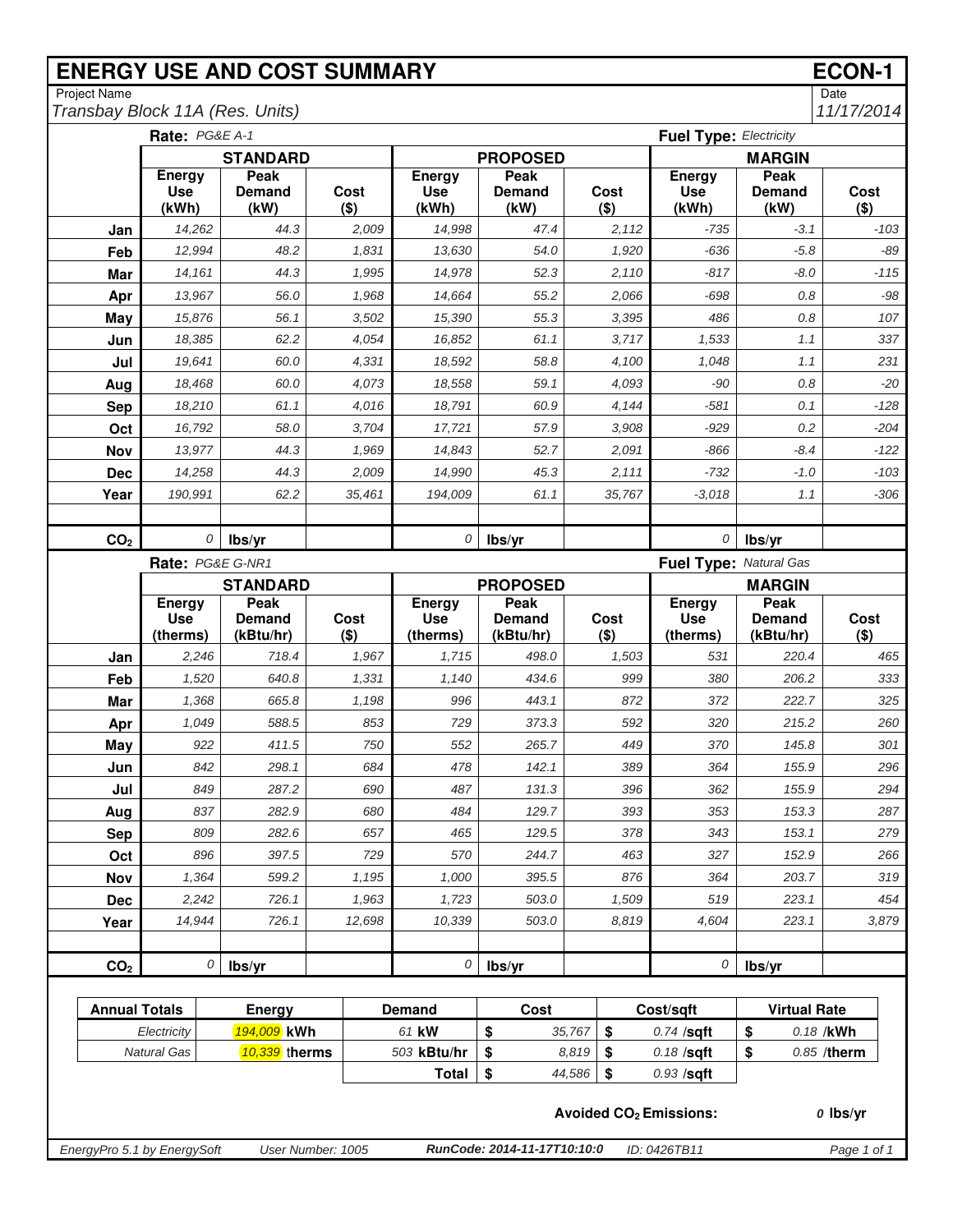|                                                                                                                                                                                                            | PERFORMANCE CERTIFICATE OF COMPLIANCE                                                                                                                                                                                          |                                                           | (Part 1 of 3)                                                                                          | <b>PERF-1C</b>                |  |  |  |  |
|------------------------------------------------------------------------------------------------------------------------------------------------------------------------------------------------------------|--------------------------------------------------------------------------------------------------------------------------------------------------------------------------------------------------------------------------------|-----------------------------------------------------------|--------------------------------------------------------------------------------------------------------|-------------------------------|--|--|--|--|
| <b>Project Name</b>                                                                                                                                                                                        |                                                                                                                                                                                                                                |                                                           |                                                                                                        | Date                          |  |  |  |  |
| Transbay Block 11A (Res. Units)                                                                                                                                                                            |                                                                                                                                                                                                                                |                                                           |                                                                                                        | 6/17/2011                     |  |  |  |  |
| <b>Project Address</b>                                                                                                                                                                                     |                                                                                                                                                                                                                                | Climate Zone                                              | Total Cond. Floor Area                                                                                 | <b>Addition Floor Area</b>    |  |  |  |  |
| Essex Street San Francisco                                                                                                                                                                                 |                                                                                                                                                                                                                                | CA Climate Zone 03                                        | 48,138                                                                                                 | n/a                           |  |  |  |  |
| <b>GENERAL INFORMATION</b>                                                                                                                                                                                 |                                                                                                                                                                                                                                |                                                           |                                                                                                        |                               |  |  |  |  |
| <b>Building Type:</b>                                                                                                                                                                                      | Nonresidential<br>□<br>Relocatable - indicate<br>O                                                                                                                                                                             | High-Rise Residential<br>✓<br>specific climate zone<br>О. | О<br>all climates<br>O                                                                                 | <b>Hotel/Motel Guest Room</b> |  |  |  |  |
| Phase of Construction:                                                                                                                                                                                     | <b>New Construction</b><br>✓                                                                                                                                                                                                   | Addition<br>о                                             | $\Box$<br>Alteration                                                                                   |                               |  |  |  |  |
| <b>STATEMENT OF COMPLIANCE</b>                                                                                                                                                                             |                                                                                                                                                                                                                                |                                                           |                                                                                                        |                               |  |  |  |  |
|                                                                                                                                                                                                            | This certificate of compliance lists the building features and specifications needed to                                                                                                                                        |                                                           |                                                                                                        |                               |  |  |  |  |
|                                                                                                                                                                                                            | comply with Title 24, Parts 1 and 6 of the California Code of Regulations. This                                                                                                                                                |                                                           |                                                                                                        |                               |  |  |  |  |
| certificate applies only to a Building using the performance compliance approach.<br>R08-90-211 & NR08-90-55<br>The documentation author hereby certifies that the documentation is accurate and complete. |                                                                                                                                                                                                                                |                                                           |                                                                                                        |                               |  |  |  |  |
| <b>Documentation Author</b>                                                                                                                                                                                |                                                                                                                                                                                                                                |                                                           |                                                                                                        |                               |  |  |  |  |
| Name                                                                                                                                                                                                       |                                                                                                                                                                                                                                | Signature                                                 |                                                                                                        |                               |  |  |  |  |
| <b>Chuck Clemons</b><br>Company                                                                                                                                                                            |                                                                                                                                                                                                                                |                                                           | Date                                                                                                   |                               |  |  |  |  |
| Energy Calc Co.<br>Address                                                                                                                                                                                 |                                                                                                                                                                                                                                |                                                           | 6/17/2011<br>Phone                                                                                     |                               |  |  |  |  |
| 45 Mitchell Blvd. #16<br>City/State/Zip                                                                                                                                                                    |                                                                                                                                                                                                                                |                                                           | (415) 457-0990                                                                                         |                               |  |  |  |  |
| San Rafael, Ca. 94903                                                                                                                                                                                      |                                                                                                                                                                                                                                |                                                           |                                                                                                        |                               |  |  |  |  |
|                                                                                                                                                                                                            | The Principal Designer hereby certifies that the proposed building design represented in this set of<br>construction documents is consistent with the other compliance forms and worksheets, with the specifications, and with |                                                           |                                                                                                        |                               |  |  |  |  |
|                                                                                                                                                                                                            | any other calculations submitted with this permit application. The proposed building has been designed to meet the energy                                                                                                      |                                                           |                                                                                                        |                               |  |  |  |  |
|                                                                                                                                                                                                            | efficiency requirements contained in sections 110, 116 through 118, and 140 through 149 of Title 24, Part 6. Please                                                                                                            |                                                           |                                                                                                        |                               |  |  |  |  |
| check one:                                                                                                                                                                                                 |                                                                                                                                                                                                                                |                                                           |                                                                                                        |                               |  |  |  |  |
| ENV.<br>MECH.<br>LTG.                                                                                                                                                                                      |                                                                                                                                                                                                                                |                                                           |                                                                                                        |                               |  |  |  |  |
| ◘<br>□<br>$\Box$                                                                                                                                                                                           | I hereby affirm that I am eligible under the provisions of Division 3 of the Business and Professions Code to<br>sign this document as the person responsible for its preparation; and that I am licensed in the State of      |                                                           |                                                                                                        |                               |  |  |  |  |
|                                                                                                                                                                                                            | California as a civil engineer, mechanical engineer, electrical engineer, or I am a licensed architect.                                                                                                                        |                                                           |                                                                                                        |                               |  |  |  |  |
| О<br>$\Box$<br>O                                                                                                                                                                                           | I affirm that I am eligible under the provisions of Division 3 of the Business and Professions Code by section                                                                                                                 |                                                           |                                                                                                        |                               |  |  |  |  |
|                                                                                                                                                                                                            | 5537.2 or 6737.3 to sign this document as the person responsible for its preparation; and that I am a licensed<br>contractor performing this work.                                                                             |                                                           |                                                                                                        |                               |  |  |  |  |
|                                                                                                                                                                                                            | I affirm that I am eligible under Division 3 of the Business and Professions Code to sign this document                                                                                                                        |                                                           |                                                                                                        |                               |  |  |  |  |
| $\Box$<br>◻<br>0                                                                                                                                                                                           | because it pertains to a structure or type of work described as exempt pursuant to Business and Professions<br>Code Sections 5537, 5538 and 6737.1.                                                                            |                                                           |                                                                                                        |                               |  |  |  |  |
| <b>Principal Envelope Designer</b>                                                                                                                                                                         |                                                                                                                                                                                                                                |                                                           |                                                                                                        |                               |  |  |  |  |
| Name                                                                                                                                                                                                       |                                                                                                                                                                                                                                | Signature                                                 |                                                                                                        |                               |  |  |  |  |
| Company                                                                                                                                                                                                    |                                                                                                                                                                                                                                |                                                           | Date                                                                                                   |                               |  |  |  |  |
| Address                                                                                                                                                                                                    |                                                                                                                                                                                                                                |                                                           | License #                                                                                              |                               |  |  |  |  |
| City/State/Zip                                                                                                                                                                                             |                                                                                                                                                                                                                                |                                                           | Phone                                                                                                  |                               |  |  |  |  |
| <b>Principal Mechanical Designer</b>                                                                                                                                                                       |                                                                                                                                                                                                                                |                                                           |                                                                                                        |                               |  |  |  |  |
| Name                                                                                                                                                                                                       |                                                                                                                                                                                                                                | Signature                                                 |                                                                                                        |                               |  |  |  |  |
| David Penney<br>Company                                                                                                                                                                                    |                                                                                                                                                                                                                                |                                                           | Date                                                                                                   |                               |  |  |  |  |
| DPC Consulting Engineers, Inc.<br>Address                                                                                                                                                                  |                                                                                                                                                                                                                                |                                                           | License #                                                                                              |                               |  |  |  |  |
| 1504 Encinal Ave. Suite D<br>City/State/Zip                                                                                                                                                                |                                                                                                                                                                                                                                |                                                           | Phone                                                                                                  |                               |  |  |  |  |
| Alameda, Ca. 94501-4081                                                                                                                                                                                    |                                                                                                                                                                                                                                |                                                           | (510) 521-7000                                                                                         |                               |  |  |  |  |
| <b>Principal Lighting Designer</b><br>Name                                                                                                                                                                 |                                                                                                                                                                                                                                | Signature                                                 |                                                                                                        |                               |  |  |  |  |
|                                                                                                                                                                                                            |                                                                                                                                                                                                                                |                                                           |                                                                                                        |                               |  |  |  |  |
| Company<br>Address                                                                                                                                                                                         | Lighting Compliance Not In The Scope Of This Submittal                                                                                                                                                                         |                                                           | Date<br>License #                                                                                      |                               |  |  |  |  |
|                                                                                                                                                                                                            |                                                                                                                                                                                                                                |                                                           |                                                                                                        |                               |  |  |  |  |
| City/State/Zip                                                                                                                                                                                             |                                                                                                                                                                                                                                |                                                           | Phone                                                                                                  |                               |  |  |  |  |
|                                                                                                                                                                                                            | INSTRUCTIONS TO APPLICANT COMPLIANCE & WORKSHEETS (check box if worksheets are included)                                                                                                                                       |                                                           |                                                                                                        |                               |  |  |  |  |
| ENV-1C<br>☑<br>LTG-1C<br>0                                                                                                                                                                                 | Certificate of Compliance. Required on plans.<br>Certificate of Compliance. Required on plans.<br>√                                                                                                                            | ✓<br>MECH-1C<br>MECH-2C                                   | Certificate of Compliance. Required on plans.<br>Air/Water Side/Service Hot Water & Pool Requirements. |                               |  |  |  |  |
| ◻<br>LTG-2C                                                                                                                                                                                                | Lighting Controls Credit Worksheet.<br>☑                                                                                                                                                                                       | MECH-3C                                                   | Mechanical Ventilation and Reheat.                                                                     |                               |  |  |  |  |
| LTG-3C<br>□                                                                                                                                                                                                | Indoor Lighting Power Allowance.<br>√                                                                                                                                                                                          | MECH-5C                                                   | Mechanical Equipment Details.                                                                          |                               |  |  |  |  |
| EnergyPro 5.1 by EnergySoft                                                                                                                                                                                | User Number: 1005                                                                                                                                                                                                              | RunCode: 2011-06-17T08:23:14                              | ID: 1027TB11                                                                                           | Page 3 of 30                  |  |  |  |  |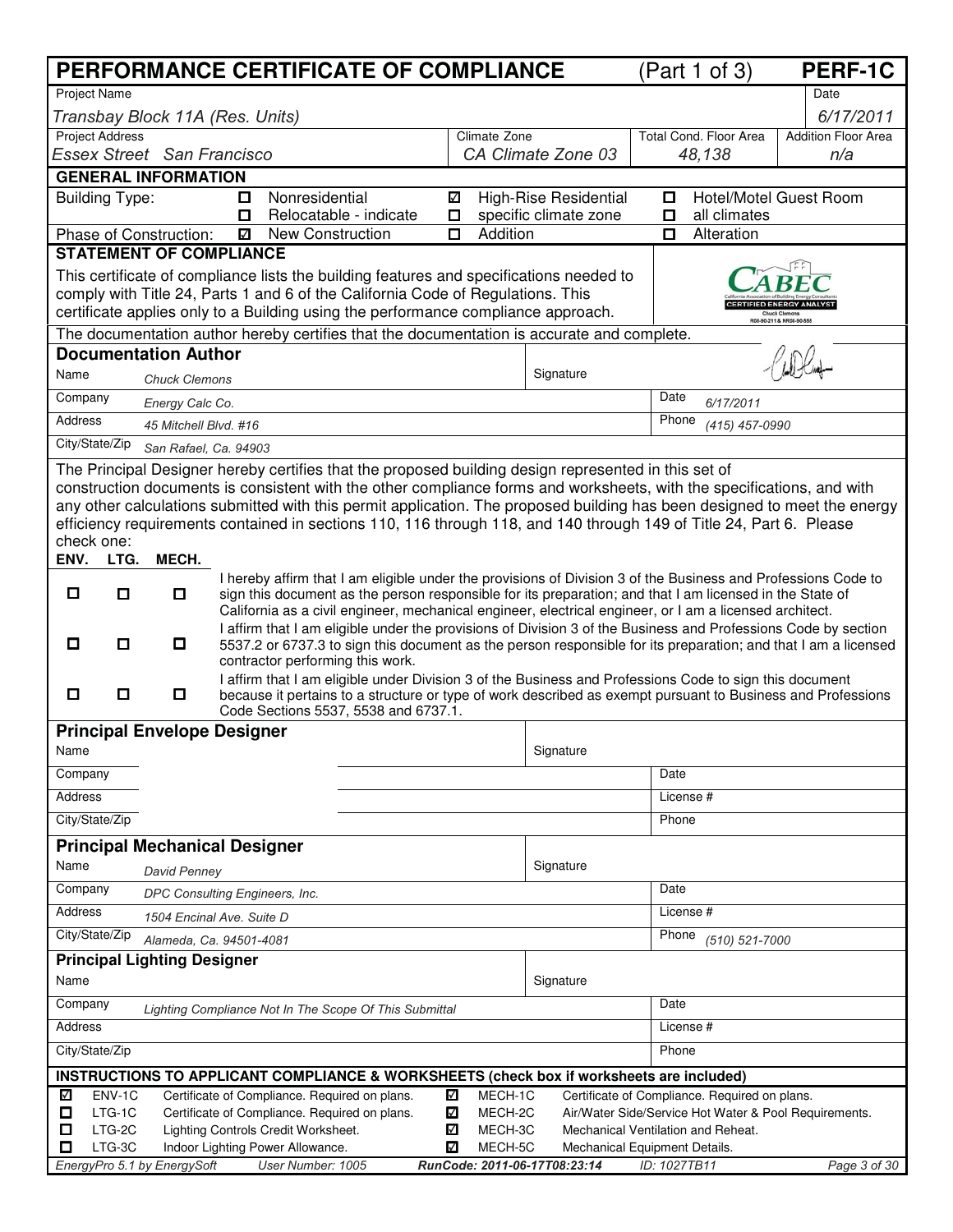|                                                                                        | PERFORMANCE CERTIFICATE OF COMPLIANCE |                                              |          |                                   |               |                           |          | (Part 2 of 3)    |           | <b>PERF-1C</b>          |
|----------------------------------------------------------------------------------------|---------------------------------------|----------------------------------------------|----------|-----------------------------------|---------------|---------------------------|----------|------------------|-----------|-------------------------|
| <b>Project Name</b>                                                                    |                                       |                                              |          |                                   |               |                           |          |                  |           | Date                    |
| Transbay Block 11A (Res. Units)<br><b>ANNUAL TDV ENERGY USE SUMMARY (kBtu/sqft-yr)</b> |                                       |                                              |          |                                   |               |                           |          |                  |           | 6/17/2011               |
|                                                                                        |                                       | <b>Standard</b>                              |          | <b>Proposed</b>                   | Compliance    |                           |          |                  |           |                         |
| <b>Energy Component</b>                                                                |                                       | <b>Design</b>                                |          | <b>Design</b>                     | <b>Margin</b> |                           |          |                  |           |                         |
| Space Heating                                                                          |                                       | 23.39                                        |          | 16.20                             |               |                           |          | Heating          |           |                         |
| Space Cooling                                                                          |                                       | 4.35                                         |          | 4.23                              |               | 0.13                      |          | Cooling          |           |                         |
| <b>Indoor Fans</b>                                                                     |                                       | 0.00                                         |          | 0.00                              |               | 0.00                      |          | Fans             |           |                         |
| <b>Heat Rejection</b>                                                                  |                                       | 5.63                                         |          | 6.03                              |               | $-0.40$                   |          | Heat Rej         |           |                         |
| Pumps & Misc.                                                                          |                                       | 4.11                                         |          | 5.57                              |               | $-1.45$                   |          | Pumps            |           |                         |
| Domestic Hot Water                                                                     |                                       | 31.16                                        |          | 16.63                             |               | 14.52                     |          | <b>DHW</b>       |           |                         |
| Lighting                                                                               |                                       | 29.73                                        |          | 29.73                             |               | 0.00                      |          | Lighting         |           |                         |
| Receptacle                                                                             |                                       | 29.73                                        |          | 29.73                             |               | 0.00                      |          | Receptacle       |           |                         |
| Process                                                                                |                                       | 0.00                                         |          | 0.00                              |               | 0.00                      |          | Process          |           |                         |
| Process Lighting                                                                       |                                       | 0.00                                         |          | 0.00                              |               | 0.00                      |          | Process Ltg      |           |                         |
| <b>TOTALS</b>                                                                          |                                       | 128.11                                       |          | 108.11                            |               | 19.99                     |          |                  |           |                         |
| Percent better than Standard                                                           |                                       |                                              |          | 15.6%                             |               | 15.6 % excluding process) |          |                  |           |                         |
|                                                                                        |                                       |                                              |          | <b>BUILDING COMPLIES</b>          |               |                           |          |                  |           |                         |
| <b>GENERAL INFORMATION</b>                                                             |                                       |                                              |          |                                   |               |                           |          |                  |           |                         |
|                                                                                        |                                       |                                              |          |                                   |               |                           |          |                  |           |                         |
| <b>Building Orientation</b>                                                            |                                       | (W) 248 deg<br><b>Conditioned Floor Area</b> |          |                                   |               |                           |          |                  | 48,138    | sqft.                   |
| Number of Stories                                                                      |                                       | 8                                            |          | <b>Unconditioned Floor Area</b>   |               |                           |          |                  | 0         | sqft.                   |
| Number of Systems                                                                      |                                       | 132                                          |          | <b>Conditioned Footprint Area</b> |               |                           |          |                  | 1,440     | sqft.                   |
| Number of Zones                                                                        |                                       | 8                                            |          | Natural Gas Available On Site     |               |                           |          |                  | Yes       |                         |
|                                                                                        |                                       |                                              |          |                                   |               |                           |          |                  |           |                         |
|                                                                                        |                                       | Orientation                                  |          | Gross Area                        |               |                           |          | Glazing Area     |           | Glazing Ratio           |
| <b>Front Elevation</b>                                                                 |                                       | (W)                                          |          |                                   | 5,328         | sqft.                     |          | 432              | sqft.     | 8.1%                    |
| <b>Left Elevation</b>                                                                  |                                       | (N)                                          |          |                                   | 12,582        | sqft.                     |          | 3,618            | sqft.     | 28.8%                   |
| <b>Rear Elevation</b>                                                                  |                                       | (E)                                          |          |                                   | 5,328         | sqft.                     |          |                  | 432 sqft. | 8.1%                    |
| <b>Right Elevation</b>                                                                 |                                       | (S)                                          |          |                                   | 8,730         | sqft.                     |          | 3,492            | sqft.     | 40.0%                   |
|                                                                                        | Total                                 |                                              |          |                                   | 31,968        | sqft.                     |          | 7,974            | sqft.     | 24.9%                   |
| Roof                                                                                   |                                       |                                              |          |                                   | 7,428         | sqft.                     |          | 0                | sqft.     | $0.0 \%$                |
|                                                                                        |                                       |                                              |          |                                   |               |                           |          |                  |           |                         |
|                                                                                        |                                       |                                              |          |                                   |               |                           |          |                  |           |                         |
|                                                                                        |                                       |                                              | Standard |                                   |               |                           | Proposed |                  |           | Prescriptive Values for |
| Prescriptive Lighting Power Density                                                    |                                       |                                              |          | 0.000                             | W/sqft.       |                           |          | 0.000<br>W/sqft. |           | Comparison only. See    |
| Prescriptive Envelope TDV Energy                                                       |                                       |                                              |          | 940,237                           |               |                           | 647,616  |                  |           | LTG-1C for allowed LPD. |
| <b>Remarks:</b>                                                                        |                                       |                                              |          |                                   |               |                           |          |                  |           |                         |
|                                                                                        |                                       |                                              |          |                                   |               |                           |          |                  |           |                         |
|                                                                                        |                                       |                                              |          |                                   |               |                           |          |                  |           |                         |
|                                                                                        |                                       |                                              |          |                                   |               |                           |          |                  |           |                         |
|                                                                                        |                                       |                                              |          |                                   |               |                           |          |                  |           |                         |
|                                                                                        |                                       |                                              |          |                                   |               |                           |          |                  |           |                         |
|                                                                                        |                                       |                                              |          |                                   |               |                           |          |                  |           |                         |
|                                                                                        |                                       |                                              |          |                                   |               |                           |          |                  |           |                         |
|                                                                                        |                                       |                                              |          |                                   |               |                           |          |                  |           |                         |
| EnergyPro 5.1 by EnergySoft                                                            |                                       | User Number: 1005                            |          | RunCode: 2011-06-17T08:23:14      |               |                           |          | ID: 1027TB11     |           | Page 4 of 30            |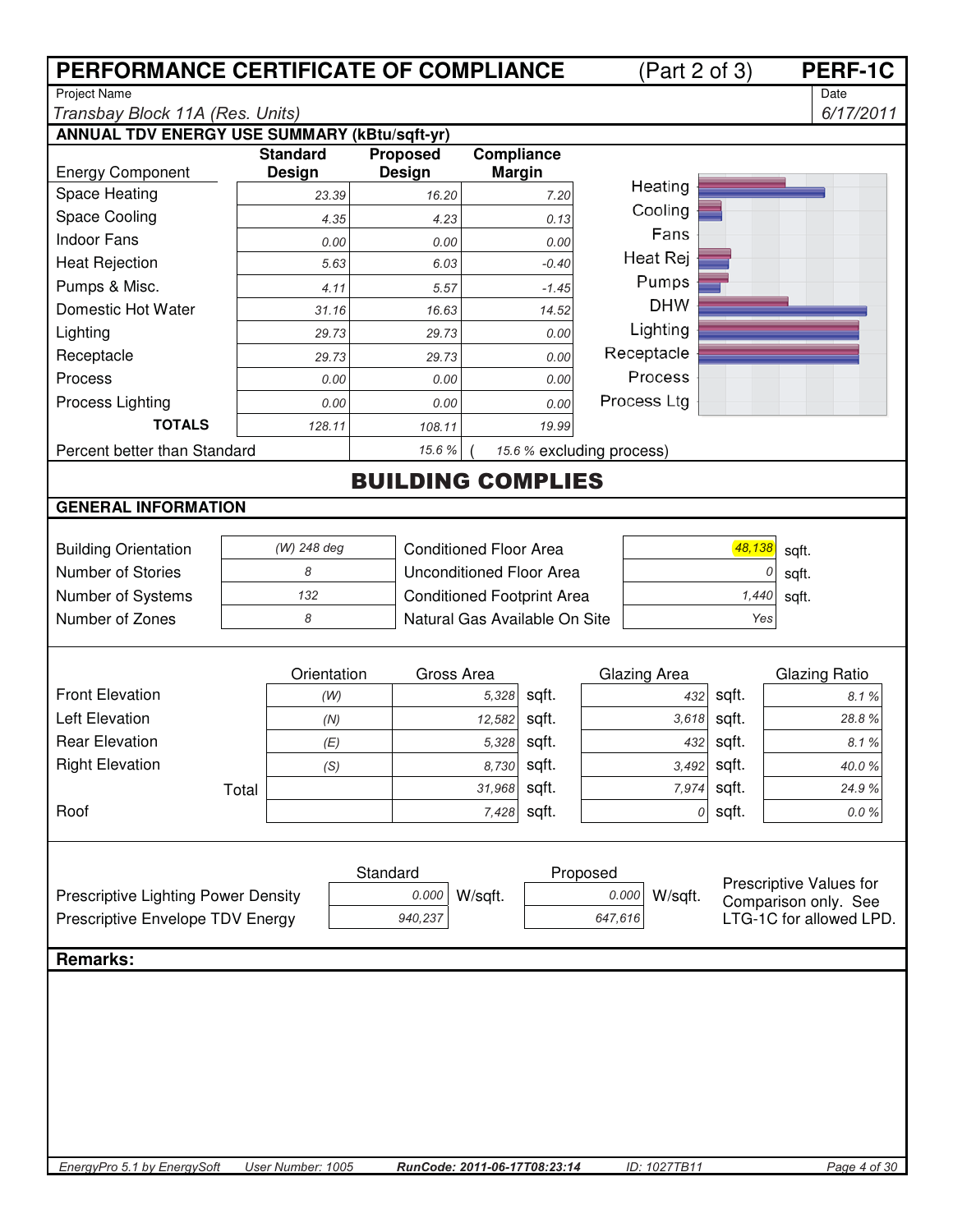| PERFORMANCE CERTIFICATE OF COMPLIANCE                                            |                                                     |                                                                                                                                                                                                                                                                                                                                                                                                                        |                 |                                 | <b>PERF-1C</b><br>(Part 3 of 3) |                           |                                           |                 |
|----------------------------------------------------------------------------------|-----------------------------------------------------|------------------------------------------------------------------------------------------------------------------------------------------------------------------------------------------------------------------------------------------------------------------------------------------------------------------------------------------------------------------------------------------------------------------------|-----------------|---------------------------------|---------------------------------|---------------------------|-------------------------------------------|-----------------|
| <b>Project Name</b>                                                              |                                                     |                                                                                                                                                                                                                                                                                                                                                                                                                        |                 |                                 |                                 |                           | Date                                      |                 |
| Transbay Block 11A (Res. Units)<br><b>ZONE INFORMATION</b>                       |                                                     |                                                                                                                                                                                                                                                                                                                                                                                                                        |                 |                                 |                                 |                           |                                           | 6/17/2011       |
|                                                                                  |                                                     |                                                                                                                                                                                                                                                                                                                                                                                                                        | Floor           | Inst.                           | Ctrl.                           |                           | Allowed LPD                               | Proc.           |
| <b>System Name</b>                                                               | Zone Name                                           | Occupancy Type                                                                                                                                                                                                                                                                                                                                                                                                         | Area<br>(sqft.) | <b>LPD</b><br>$(W/\text{sf})^1$ | Credits<br>$(W/\text{sf})^2$    | Area<br>$(W/\text{sf})^3$ | Tailored<br>$(W/\text{sf})^4$             | Loads<br>(W/sf) |
| 2/3 Floor North Hydronic                                                         | 2/3 Floor North Units                               | <b>High-Rise Residential Living</b>                                                                                                                                                                                                                                                                                                                                                                                    | 7,094           | *0.500                          |                                 |                           |                                           |                 |
| 2/3 Floor South Hydronic                                                         | 2/3 Floor South Units                               | <b>High-Rise Residential Living</b>                                                                                                                                                                                                                                                                                                                                                                                    | 7,094           | *0.500                          |                                 |                           |                                           |                 |
| 4/5 Floor North Hydronic                                                         | 4/5 Floor North Units                               | <b>High-Rise Residential Living</b>                                                                                                                                                                                                                                                                                                                                                                                    | 6,628           | *0.500                          |                                 |                           |                                           |                 |
| 4/5 Floor South Hydronic                                                         | 4/5 Floor South Units                               | High-Rise Residential Living                                                                                                                                                                                                                                                                                                                                                                                           | 6,628           | *0.500                          |                                 |                           |                                           |                 |
| 6/7 Floor North Hydronic                                                         | 6/7 Floor North Units                               | <b>High-Rise Residential Living</b>                                                                                                                                                                                                                                                                                                                                                                                    | 7.154           | *0.500                          |                                 |                           |                                           |                 |
| 6/7 Floor South Hydronic                                                         | 6/7 Floor South Units                               | High-Rise Residential Living                                                                                                                                                                                                                                                                                                                                                                                           | 6,912           | *0.500                          |                                 |                           |                                           |                 |
| 8th Floor North Hydronic                                                         | 8th Floor North Units                               | <b>High-Rise Residential Living</b>                                                                                                                                                                                                                                                                                                                                                                                    | 3,314           | *0.500                          |                                 |                           |                                           |                 |
| 8th Floor South Hydronic                                                         | 8th Floor South Units                               | <b>High-Rise Residential Living</b>                                                                                                                                                                                                                                                                                                                                                                                    | 3,314           | *0.500                          |                                 |                           |                                           |                 |
|                                                                                  |                                                     |                                                                                                                                                                                                                                                                                                                                                                                                                        |                 |                                 |                                 |                           |                                           |                 |
|                                                                                  |                                                     |                                                                                                                                                                                                                                                                                                                                                                                                                        |                 |                                 |                                 |                           |                                           |                 |
|                                                                                  |                                                     |                                                                                                                                                                                                                                                                                                                                                                                                                        |                 |                                 |                                 |                           |                                           |                 |
|                                                                                  |                                                     |                                                                                                                                                                                                                                                                                                                                                                                                                        |                 |                                 |                                 |                           |                                           |                 |
|                                                                                  |                                                     |                                                                                                                                                                                                                                                                                                                                                                                                                        |                 |                                 |                                 |                           |                                           |                 |
|                                                                                  |                                                     |                                                                                                                                                                                                                                                                                                                                                                                                                        |                 |                                 |                                 |                           |                                           |                 |
|                                                                                  |                                                     |                                                                                                                                                                                                                                                                                                                                                                                                                        |                 |                                 |                                 |                           |                                           |                 |
|                                                                                  |                                                     |                                                                                                                                                                                                                                                                                                                                                                                                                        |                 |                                 |                                 |                           |                                           |                 |
|                                                                                  |                                                     |                                                                                                                                                                                                                                                                                                                                                                                                                        |                 |                                 |                                 |                           |                                           |                 |
| Notes: 1. See LTG-1C                                                             | (items marked with asterisk, see LTG-1-C by others) | 3. See LTG-3C<br>2. See LTG-2C<br>(by others)                                                                                                                                                                                                                                                                                                                                                                          |                 | 4. See LTG-4C                   |                                 |                           | Items above require special documentation |                 |
| <b>EXCEPTIONAL CONDITIONS COMPLIANCE CHECKLIST</b>                               |                                                     |                                                                                                                                                                                                                                                                                                                                                                                                                        |                 |                                 |                                 |                           |                                           |                 |
| special justification and documentation submitted.                               |                                                     | The local enforcement agency should pay special attention to the items specified in this checklist. These items require special written<br>justification and documentation, and special verification to be used with the performance approach. The local enforcement agency<br>determines the adequacy of the justifications, and may reject a building or design that otherwise complies based on the adequacy of the |                 |                                 |                                 |                           |                                           |                 |
| Multiple Dwelling Units are served by a common water heater. Verify DHW details. |                                                     |                                                                                                                                                                                                                                                                                                                                                                                                                        |                 |                                 |                                 |                           |                                           |                 |
|                                                                                  |                                                     | Building has 102 Dwelling Units. This has been used in the Highrise Residential DHW calcs.                                                                                                                                                                                                                                                                                                                             |                 |                                 |                                 |                           |                                           |                 |
|                                                                                  |                                                     | The DHW System (2) Laars PNCV 500 w/200 Gallon S.T. includes a Solar Savings Fraction (65.0%) for solar thermal water heating as calculated from the                                                                                                                                                                                                                                                                   |                 |                                 |                                 |                           |                                           |                 |
|                                                                                  |                                                     | The DHW System (2) Laars PNCV 500 w/200 Gallon S.T. is a non-NAECA large storage gas water heater. Verify DHW details.                                                                                                                                                                                                                                                                                                 |                 |                                 |                                 |                           |                                           |                 |
|                                                                                  |                                                     |                                                                                                                                                                                                                                                                                                                                                                                                                        |                 |                                 |                                 |                           |                                           |                 |
|                                                                                  |                                                     |                                                                                                                                                                                                                                                                                                                                                                                                                        |                 |                                 |                                 |                           |                                           |                 |
|                                                                                  |                                                     |                                                                                                                                                                                                                                                                                                                                                                                                                        |                 |                                 |                                 |                           |                                           |                 |
|                                                                                  |                                                     |                                                                                                                                                                                                                                                                                                                                                                                                                        |                 |                                 |                                 |                           |                                           |                 |
|                                                                                  |                                                     |                                                                                                                                                                                                                                                                                                                                                                                                                        |                 |                                 |                                 |                           |                                           |                 |
|                                                                                  |                                                     |                                                                                                                                                                                                                                                                                                                                                                                                                        |                 |                                 |                                 |                           |                                           |                 |
|                                                                                  |                                                     |                                                                                                                                                                                                                                                                                                                                                                                                                        |                 |                                 |                                 |                           |                                           |                 |
|                                                                                  |                                                     |                                                                                                                                                                                                                                                                                                                                                                                                                        |                 |                                 |                                 |                           |                                           |                 |
| documentation for their use have been provided by the applicant.                 |                                                     | The exceptional features listed in this performance approach application have specifically been reviewed. Adequate written justification and                                                                                                                                                                                                                                                                           |                 |                                 |                                 |                           |                                           |                 |
| <b>Authorized Signature or Stamp</b>                                             |                                                     |                                                                                                                                                                                                                                                                                                                                                                                                                        |                 |                                 |                                 |                           |                                           |                 |
| EnergyPro 5.1 by EnergySoft                                                      | User Number: 1005                                   | RunCode: 2011-06-17T08:23:14                                                                                                                                                                                                                                                                                                                                                                                           |                 |                                 | ID: 1027TB11                    |                           |                                           | Page 5 of 30    |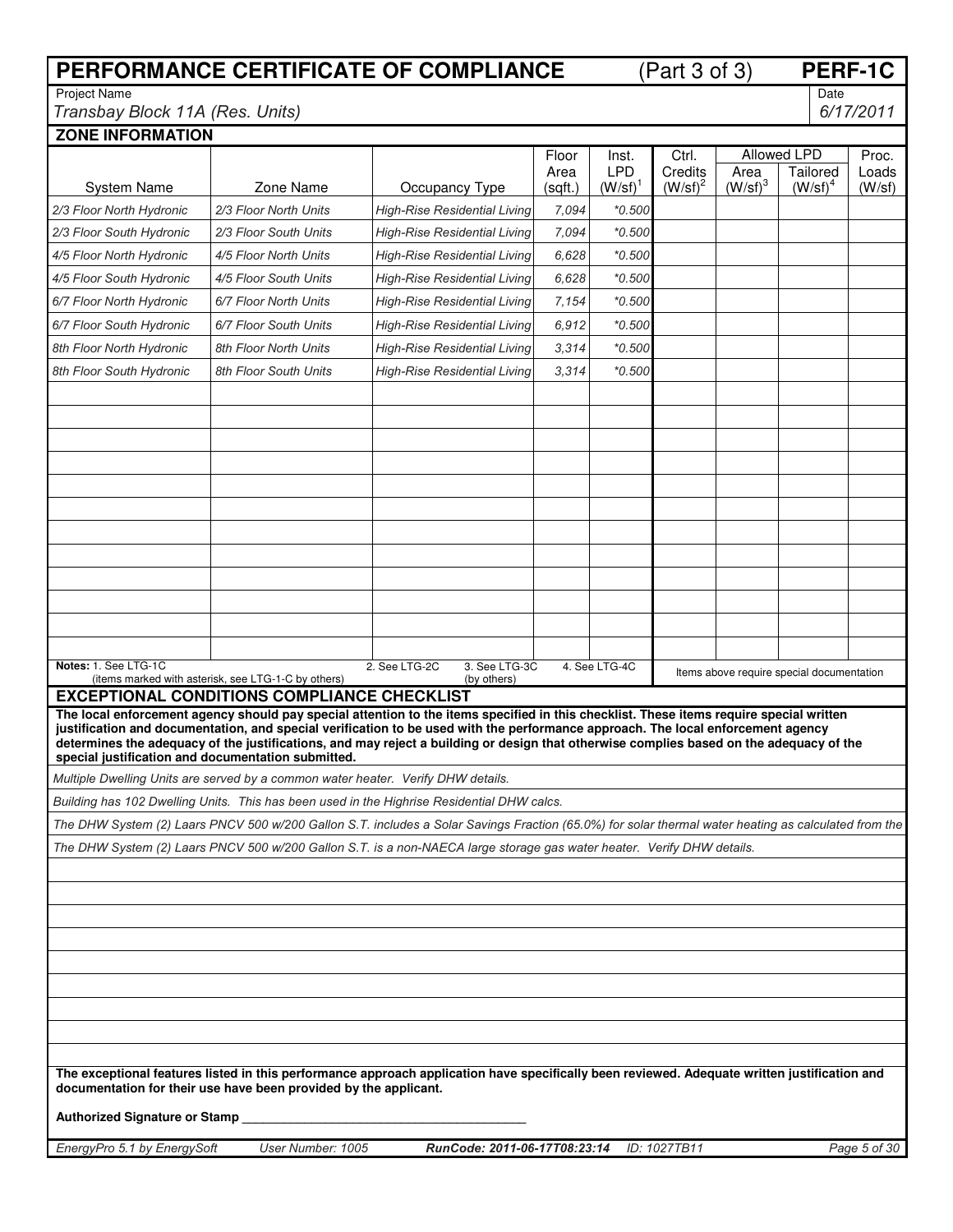# **BUILDING ENERGY ANALYSIS REPORT**

### **PROJECT:**

Transbay Block 11A (non res) San Francisco, CA Essex Street

## **Report Prepared by:**

San Rafael, Ca. 94903 Chuck Clemons 45 Mitchell Blvd. #16 (415) 457-0990 Energy Calc Co.

#### **Job Number:**

0426TB11NR

#### **Date:**

6/17/2011

The EnergyPro computer program has been used to perform the calculations summarized in this compliance report. This program has approval and is authorized by the California Energy Commission for use with both the Residential and Nonresidential 2008 Building Energy Efficiency Standards.

This program developed by EnergySoft, LLC – www.energysoft.com.

| EnergyPro 5.1 by EnergySoft | User Number: 1005 | RunCode: 2011-06-17T08:46:17 | ID: 0426TB11NR |
|-----------------------------|-------------------|------------------------------|----------------|
|-----------------------------|-------------------|------------------------------|----------------|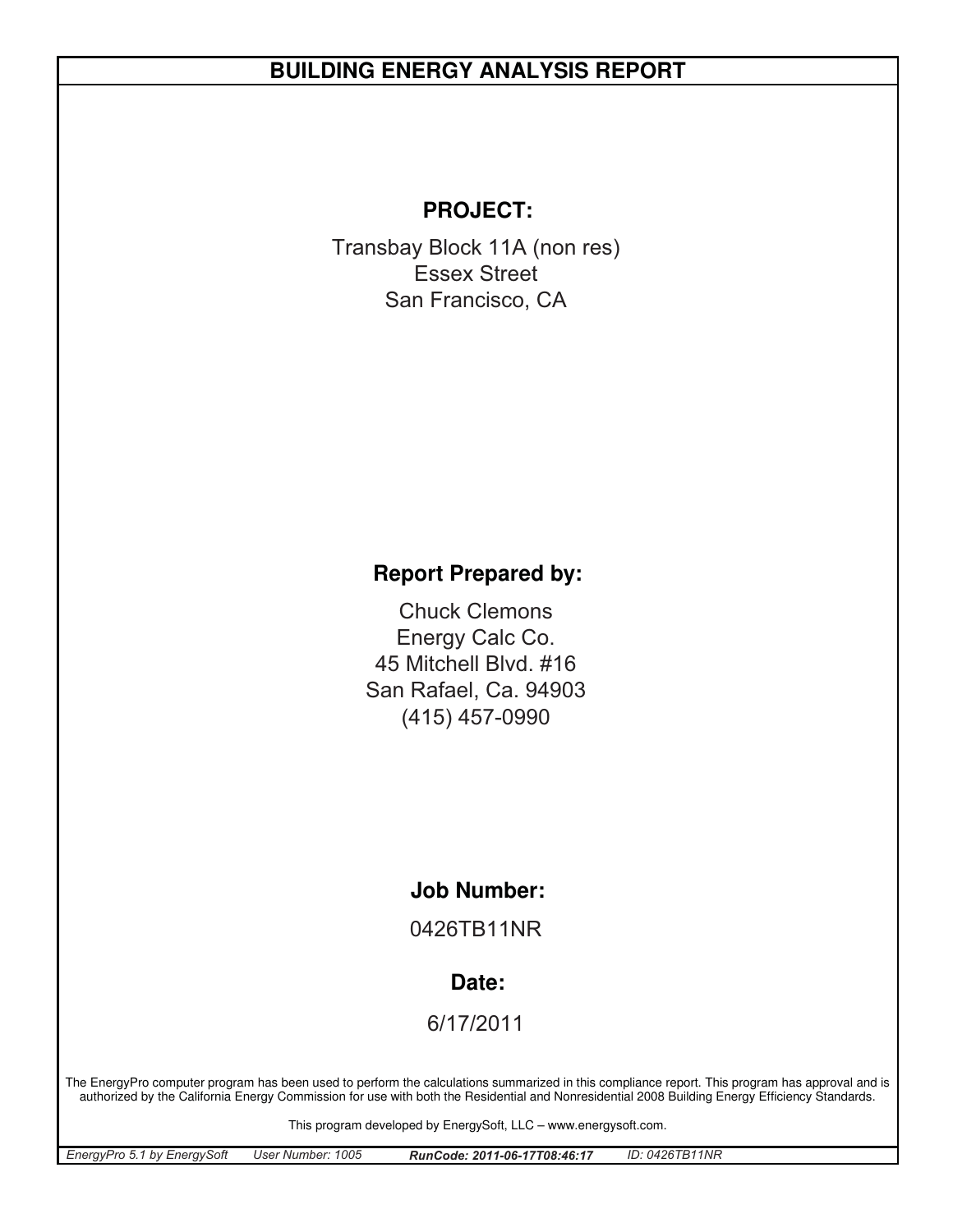# **ENERGY USE AND COST SUMMARY ECON-1**<br>
Project Name Date

Project Name Date *Transbay Block 11A (non res)* 

|                             | Rate: PG&E A-1                       |                        |                   |                                      | <b>Fuel Type: Electricity</b> |        |                 |                                          |                        |                 |  |  |
|-----------------------------|--------------------------------------|------------------------|-------------------|--------------------------------------|-------------------------------|--------|-----------------|------------------------------------------|------------------------|-----------------|--|--|
|                             |                                      | <b>STANDARD</b>        |                   |                                      | <b>PROPOSED</b>               |        |                 |                                          | <b>MARGIN</b>          |                 |  |  |
|                             | <b>Energy</b><br><b>Use</b><br>(kWh) | Peak<br>Demand<br>(kW) | Cost<br>$($ \$)   | <b>Energy</b><br><b>Use</b><br>(kWh) | Peak<br><b>Demand</b><br>(kW) |        | Cost<br>$($ \$) | Energy<br><b>Use</b><br>(kWh)            | Peak<br>Demand<br>(kW) | Cost<br>$($ \$) |  |  |
| Jan                         | 15,519                               | 52.9                   | 2,185             | 18,146                               | 54.8                          |        | 2,554           | $-2,627$                                 | $-1.9$                 | $-369$          |  |  |
| Feb                         | 13,891                               | 60.2                   | 1,957             | 15,705                               | 57.4                          |        | 2,212           | $-1,814$                                 | 2.8                    | $-255$          |  |  |
| Mar                         | 15,866                               | 62.2                   | 2,234             | 17,877                               | 61.5                          |        | 2,516           | $-2,012$                                 | 0.6                    | $-282$          |  |  |
| Apr                         | 16,654                               | 63.9                   | 2,345             | 18,732                               | 69.6                          |        | 2,636           | $-2,078$                                 | $-5.7$                 | $-292$          |  |  |
| May                         | 17,950                               | 73.2                   | 3,959             | 20,161                               | 82.6                          |        | 4,445           | $-2,210$                                 | $-9.4$                 | $-486$          |  |  |
| Jun                         | 18,048                               | 68.5                   | 3,980             | 20,687                               | 76.8                          |        | 4,561           | $-2,639$                                 | $-8.4$                 | $-581$          |  |  |
| Jul                         | 19,692                               | 75.6                   | 4,342             | 22,378                               | 86.7                          |        | 4,933           | $-2,686$                                 | $-11.1$                | $-591$          |  |  |
| Aug                         | 19,471                               | 73.7                   | 4,294             | 21,997                               | 83.2                          |        | 4,849           | $-2,526$                                 | $-9.5$                 | $-556$          |  |  |
| <b>Sep</b>                  | 18,210                               | 74.9                   | 4,016             | 20,370                               | 88.1                          |        | 4,491           | $-2,159$                                 | $-13.2$                | $-475$          |  |  |
| Oct                         | 18,220                               | 72.7                   | 4,018             | 20,019                               | 82.3                          |        | 4,414           | $-1,799$                                 | $-9.6$                 | $-396$          |  |  |
| Nov                         | 14,750                               | 60.3                   | 2,078             | 16,380                               | 66.3                          |        | 2,306           | $-1,629$                                 | $-6.0$                 | $-229$          |  |  |
| <b>Dec</b>                  | 14,980                               | 50.3                   | 2,110             | 17,771                               | 56.4                          |        | 2,501           | $-2,791$                                 | $-6.0$                 | $-392$          |  |  |
| Year                        | 203,251                              | 75.6                   | 37.518            | 230,222                              | 88.1                          |        | 42,421          | $-26,971$                                | $-12.5$                | $-4,903$        |  |  |
|                             |                                      |                        |                   |                                      |                               |        |                 |                                          |                        |                 |  |  |
| CO <sub>2</sub>             |                                      | 0<br>lbs/yr            |                   | 0                                    | lbs/yr                        |        |                 | 0                                        | lbs/yr                 |                 |  |  |
|                             |                                      | Rate: PG&E G-NR1       |                   |                                      |                               |        |                 | Fuel Type: Natural Gas                   |                        |                 |  |  |
|                             |                                      | <b>STANDARD</b>        |                   |                                      | <b>PROPOSED</b>               |        |                 |                                          | <b>MARGIN</b>          |                 |  |  |
|                             | <b>Energy</b><br><b>Use</b>          | Peak<br><b>Demand</b>  | Cost              | <b>Energy</b><br><b>Use</b>          | Peak<br><b>Demand</b>         |        | Cost            | Energy<br><b>Use</b>                     | Peak<br><b>Demand</b>  | Cost            |  |  |
|                             | (therms)                             | (kBtu/hr)              | $($ \$)           | (therms)                             | (kBtu/hr)                     |        | $($ \$)         | (therms)                                 | (kBtu/hr)              | $($ \$)         |  |  |
| Jan                         | 1,110                                | 755.9                  | 972               | 0                                    | 0.0                           |        | 10              | 1,110                                    | 755.9                  | 962             |  |  |
| Feb                         | 666                                  | 583.0                  | 583               | 0                                    | $0.0$                         |        | 10              | 666                                      | 583.0                  | 572             |  |  |
| Mar                         | 614                                  | 583.5                  | 538               | 0                                    | 0.0                           |        | 10              | 614                                      | 583.5                  | 527             |  |  |
| Apr                         | 464                                  | 450.5                  | 377               | 0                                    | $0.0$                         |        | 10              | 464                                      | 450.5                  | 366             |  |  |
| May                         | 283                                  | 392.2                  | 230               | 0                                    | 0.0                           |        | 10              | 283                                      | 392.2                  | 220             |  |  |
| Jun                         | 132                                  | 264.3                  | 107               | 0                                    | 0.0                           |        | 10              | 132                                      | 264.3                  | 97              |  |  |
| Jul                         | 114                                  | 245.8                  | 92                | 0                                    | $0.0$                         |        | 10              | 114                                      | 245.8                  | 82              |  |  |
| Aug                         | 124                                  | 220.8                  | 101               | 0                                    | 0.0                           |        | 10              | 124                                      | 220.8                  | 90              |  |  |
| <b>Sep</b>                  | 100                                  | 241.5                  | 81                | 0                                    | $0.0\,$                       |        | $10$            | 100                                      | 241.5                  | $71$            |  |  |
| Oct                         | 213                                  | 403.2                  | 174               | 0                                    | 0.0                           |        | 10              | 213                                      | 403.2                  | 163             |  |  |
| <b>Nov</b>                  | 490                                  | 584.6                  | 429               | 0                                    | 0.0                           |        | 10              | 490                                      | 584.6                  | 419             |  |  |
| <b>Dec</b>                  | 1,090                                | 731.9                  | 955               | 0                                    | $0.0\,$                       |        | 10              | 1,090                                    | 731.9                  | 944             |  |  |
| Year                        | 5,399                                | 755.9                  | 4,639             | 0                                    | $0.0$                         |        | 125             | 5,399                                    | 755.9                  | 4,514           |  |  |
|                             |                                      |                        |                   |                                      |                               |        |                 |                                          |                        |                 |  |  |
| CO <sub>2</sub>             |                                      | 0<br>lbs/yr            |                   | 0                                    | lbs/yr                        |        |                 | 0                                        | lbs/yr                 |                 |  |  |
| <b>Annual Totals</b>        |                                      | Energy                 |                   | <b>Demand</b>                        | Cost                          |        |                 | Cost/sqft                                | <b>Virtual Rate</b>    |                 |  |  |
|                             | Electricity                          | 230,222 kWh            |                   | 88 kW                                | \$                            | 42,421 | \$              | 1.95 /sqft                               | \$                     | 0.18 /kWh       |  |  |
|                             | <b>Natural Gas</b>                   | $0$ therms             |                   | $O$ kBtu/hr                          | \$                            | 125    | \$              | $0.01$ /sqft                             | \$                     | 0.00 /therm     |  |  |
|                             |                                      |                        |                   | <b>Total</b>                         | \$                            | 42,546 | \$              | 1.96 /sqft                               |                        |                 |  |  |
|                             |                                      |                        |                   |                                      |                               |        |                 | <b>Avoided CO<sub>2</sub> Emissions:</b> |                        | $o$ lbs/yr      |  |  |
| EnergyPro 5.1 by EnergySoft |                                      |                        | User Number: 1005 |                                      | RunCode: 2014-11-17T10:07:3   |        |                 | ID: 0426TB11NR                           |                        | Page 1 of 1     |  |  |
|                             |                                      |                        |                   |                                      |                               |        |                 |                                          |                        |                 |  |  |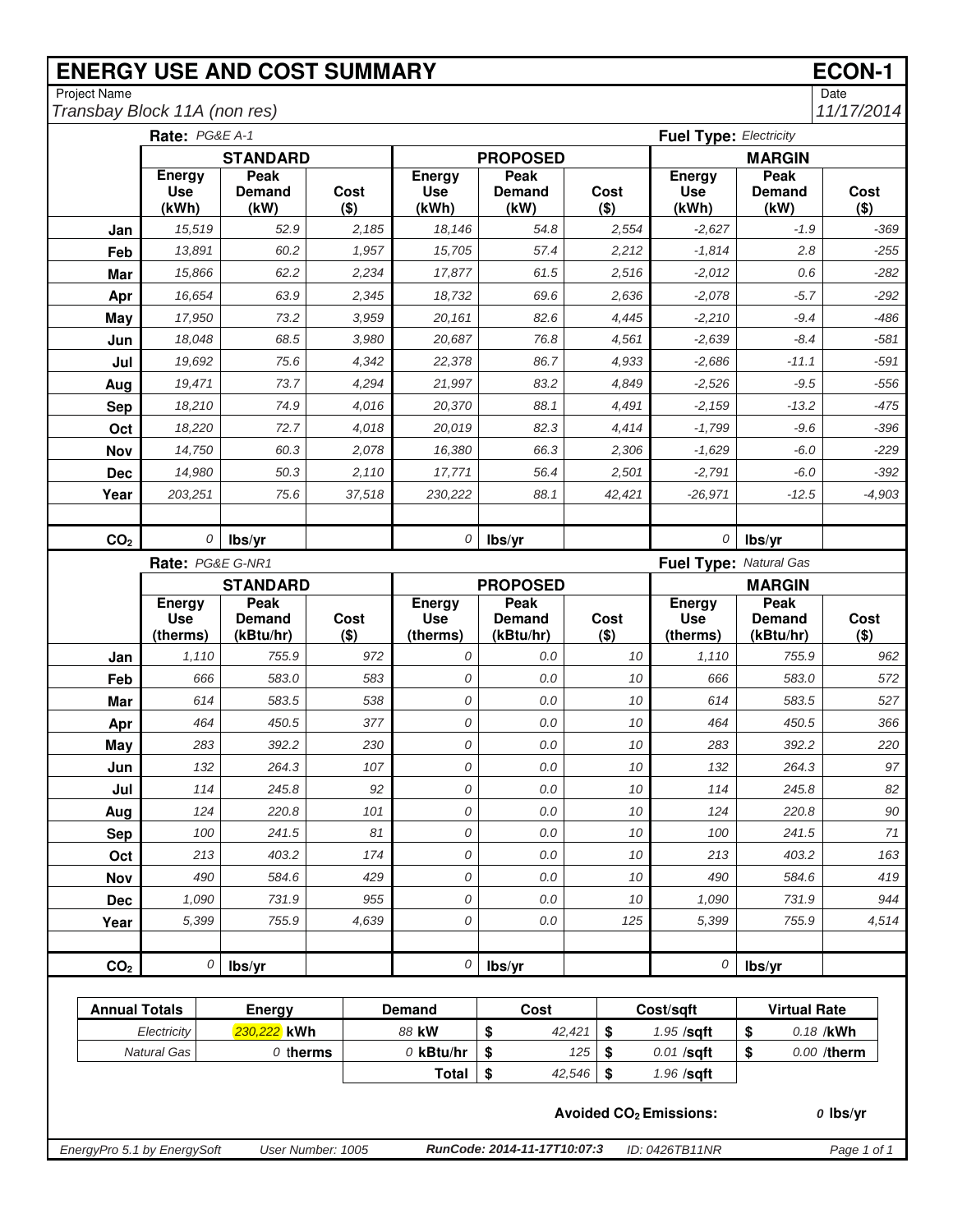|                                                                                                                                                                                 |                                |        | PERFORMANCE CERTIFICATE OF COMPLIANCE                                                                                                                                                                               |         |                    |                                                |             | (Part 1 of 3)                                 | <b>PERF-1C</b>                                        |
|---------------------------------------------------------------------------------------------------------------------------------------------------------------------------------|--------------------------------|--------|---------------------------------------------------------------------------------------------------------------------------------------------------------------------------------------------------------------------|---------|--------------------|------------------------------------------------|-------------|-----------------------------------------------|-------------------------------------------------------|
| <b>Project Name</b>                                                                                                                                                             |                                |        |                                                                                                                                                                                                                     |         |                    |                                                |             |                                               | Date                                                  |
| Transbay Block 11A (non res)                                                                                                                                                    |                                |        |                                                                                                                                                                                                                     |         |                    |                                                |             |                                               | 6/17/2011                                             |
| <b>Project Address</b>                                                                                                                                                          |                                |        |                                                                                                                                                                                                                     |         | Climate Zone       |                                                |             | <b>Total Cond. Floor Area</b>                 | <b>Addition Floor Area</b>                            |
| Essex Street San Francisco                                                                                                                                                      |                                |        |                                                                                                                                                                                                                     |         |                    | CA Climate Zone 03                             |             | 21,700                                        | n/a                                                   |
| <b>GENERAL INFORMATION</b>                                                                                                                                                      |                                |        |                                                                                                                                                                                                                     |         |                    |                                                |             |                                               |                                                       |
| <b>Building Type:</b>                                                                                                                                                           |                                | ☑<br>O | Nonresidential<br>Relocatable - indicate                                                                                                                                                                            | 0<br>О. |                    | High-Rise Residential<br>specific climate zone | $\Box$<br>о | all climates                                  | Hotel/Motel Guest Room                                |
| Phase of Construction:                                                                                                                                                          |                                | ✓      | <b>New Construction</b>                                                                                                                                                                                             | О       | Addition           |                                                | О           | Alteration                                    |                                                       |
| <b>STATEMENT OF COMPLIANCE</b>                                                                                                                                                  |                                |        |                                                                                                                                                                                                                     |         |                    |                                                |             |                                               |                                                       |
|                                                                                                                                                                                 |                                |        | This certificate of compliance lists the building features and specifications needed to                                                                                                                             |         |                    |                                                |             |                                               |                                                       |
|                                                                                                                                                                                 |                                |        | comply with Title 24, Parts 1 and 6 of the California Code of Regulations. This                                                                                                                                     |         |                    |                                                |             |                                               |                                                       |
| certificate applies only to a Building using the performance compliance approach.<br>The documentation author hereby certifies that the documentation is accurate and complete. |                                |        |                                                                                                                                                                                                                     |         |                    |                                                |             |                                               |                                                       |
| <b>Documentation Author</b>                                                                                                                                                     |                                |        |                                                                                                                                                                                                                     |         |                    |                                                |             |                                               |                                                       |
| Signature<br>Name<br><b>Chuck Clemons</b>                                                                                                                                       |                                |        |                                                                                                                                                                                                                     |         |                    |                                                |             |                                               |                                                       |
| Company                                                                                                                                                                         | Energy Calc Co.                |        |                                                                                                                                                                                                                     |         |                    |                                                | Date        | 6/17/2011                                     |                                                       |
| Address                                                                                                                                                                         | 45 Mitchell Blvd. #16          |        |                                                                                                                                                                                                                     |         |                    |                                                | Phone       | (415) 457-0990                                |                                                       |
| City/State/Zip                                                                                                                                                                  | San Rafael, Ca. 94903          |        |                                                                                                                                                                                                                     |         |                    |                                                |             |                                               |                                                       |
|                                                                                                                                                                                 |                                |        | The Principal Designer hereby certifies that the proposed building design represented in this set of                                                                                                                |         |                    |                                                |             |                                               |                                                       |
|                                                                                                                                                                                 |                                |        | construction documents is consistent with the other compliance forms and worksheets, with the specifications, and with                                                                                              |         |                    |                                                |             |                                               |                                                       |
|                                                                                                                                                                                 |                                |        | any other calculations submitted with this permit application. The proposed building has been designed to meet the energy                                                                                           |         |                    |                                                |             |                                               |                                                       |
| check one:                                                                                                                                                                      |                                |        | efficiency requirements contained in sections 110, 116 through 118, and 140 through 149 of Title 24, Part 6. Please                                                                                                 |         |                    |                                                |             |                                               |                                                       |
| ENV.<br>LTG.                                                                                                                                                                    | MECH.                          |        |                                                                                                                                                                                                                     |         |                    |                                                |             |                                               |                                                       |
|                                                                                                                                                                                 |                                |        | I hereby affirm that I am eligible under the provisions of Division 3 of the Business and Professions Code to                                                                                                       |         |                    |                                                |             |                                               |                                                       |
| □<br>О                                                                                                                                                                          | 0                              |        | sign this document as the person responsible for its preparation; and that I am licensed in the State of<br>California as a civil engineer, mechanical engineer, electrical engineer, or I am a licensed architect. |         |                    |                                                |             |                                               |                                                       |
|                                                                                                                                                                                 |                                |        | I affirm that I am eligible under the provisions of Division 3 of the Business and Professions Code by section                                                                                                      |         |                    |                                                |             |                                               |                                                       |
| О<br>О                                                                                                                                                                          | $\Box$                         |        | 5537.2 or 6737.3 to sign this document as the person responsible for its preparation; and that I am a licensed<br>contractor performing this work.                                                                  |         |                    |                                                |             |                                               |                                                       |
|                                                                                                                                                                                 |                                |        | I affirm that I am eligible under Division 3 of the Business and Professions Code to sign this document                                                                                                             |         |                    |                                                |             |                                               |                                                       |
| $\Box$<br>0                                                                                                                                                                     | 0.                             |        | because it pertains to a structure or type of work described as exempt pursuant to Business and Professions<br>Code Sections 5537, 5538 and 6737.1.                                                                 |         |                    |                                                |             |                                               |                                                       |
| <b>Principal Envelope Designer</b>                                                                                                                                              |                                |        |                                                                                                                                                                                                                     |         |                    |                                                |             |                                               |                                                       |
| Name                                                                                                                                                                            |                                |        |                                                                                                                                                                                                                     |         |                    | Signature                                      |             |                                               |                                                       |
| Company                                                                                                                                                                         |                                |        |                                                                                                                                                                                                                     |         |                    |                                                | Date        |                                               |                                                       |
| Address                                                                                                                                                                         |                                |        |                                                                                                                                                                                                                     |         |                    |                                                |             | License #                                     |                                                       |
| City/State/Zip                                                                                                                                                                  |                                |        |                                                                                                                                                                                                                     |         |                    |                                                | Phone       |                                               |                                                       |
| <b>Principal Mechanical Designer</b>                                                                                                                                            |                                |        |                                                                                                                                                                                                                     |         |                    |                                                |             |                                               |                                                       |
| Name                                                                                                                                                                            | <b>David Penney</b>            |        |                                                                                                                                                                                                                     |         |                    | Signature                                      |             |                                               |                                                       |
| Company                                                                                                                                                                         | DPC Consulting Engineers, Inc. |        |                                                                                                                                                                                                                     |         |                    |                                                | Date        |                                               |                                                       |
| Address                                                                                                                                                                         | 1504 Encinal Ave. Suite D      |        |                                                                                                                                                                                                                     |         |                    |                                                |             | License #                                     |                                                       |
| City/State/Zip                                                                                                                                                                  | Alameda, Ca. 94501-4081        |        |                                                                                                                                                                                                                     |         |                    |                                                | Phone       | (510) 521-7000                                |                                                       |
| <b>Principal Lighting Designer</b>                                                                                                                                              |                                |        |                                                                                                                                                                                                                     |         |                    |                                                |             |                                               |                                                       |
| Name                                                                                                                                                                            |                                |        |                                                                                                                                                                                                                     |         |                    | Signature                                      |             |                                               |                                                       |
| Company                                                                                                                                                                         |                                |        | Lighting Compliance Not In The Scope Of This Submittal                                                                                                                                                              |         |                    |                                                | Date        |                                               |                                                       |
| Address                                                                                                                                                                         |                                |        |                                                                                                                                                                                                                     |         |                    |                                                |             | License #                                     |                                                       |
| City/State/Zip                                                                                                                                                                  |                                |        |                                                                                                                                                                                                                     |         |                    |                                                | Phone       |                                               |                                                       |
|                                                                                                                                                                                 |                                |        | INSTRUCTIONS TO APPLICANT COMPLIANCE & WORKSHEETS (check box if worksheets are included)                                                                                                                            |         |                    |                                                |             |                                               |                                                       |
| ENV-1C<br>⊽                                                                                                                                                                     |                                |        | Certificate of Compliance. Required on plans.                                                                                                                                                                       | ✓       | MECH-1C            |                                                |             | Certificate of Compliance. Required on plans. |                                                       |
| LTG-1C<br>О<br>LTG-2C                                                                                                                                                           |                                |        | Certificate of Compliance. Required on plans.<br>Lighting Controls Credit Worksheet.                                                                                                                                | ✓<br>☑  | MECH-2C<br>MECH-3C |                                                |             | Mechanical Ventilation and Reheat.            | Air/Water Side/Service Hot Water & Pool Requirements. |
| ◻<br>LTG-3C<br>□                                                                                                                                                                |                                |        | Indoor Lighting Power Allowance.                                                                                                                                                                                    | ✓       | MECH-5C            | Mechanical Equipment Details.                  |             |                                               |                                                       |
| EnergyPro 5.1 by EnergySoft                                                                                                                                                     |                                |        | User Number: 1005                                                                                                                                                                                                   |         |                    | RunCode: 2011-06-17T08:46:17                   |             | ID: 0426TB11NR                                | Page 3 of 31                                          |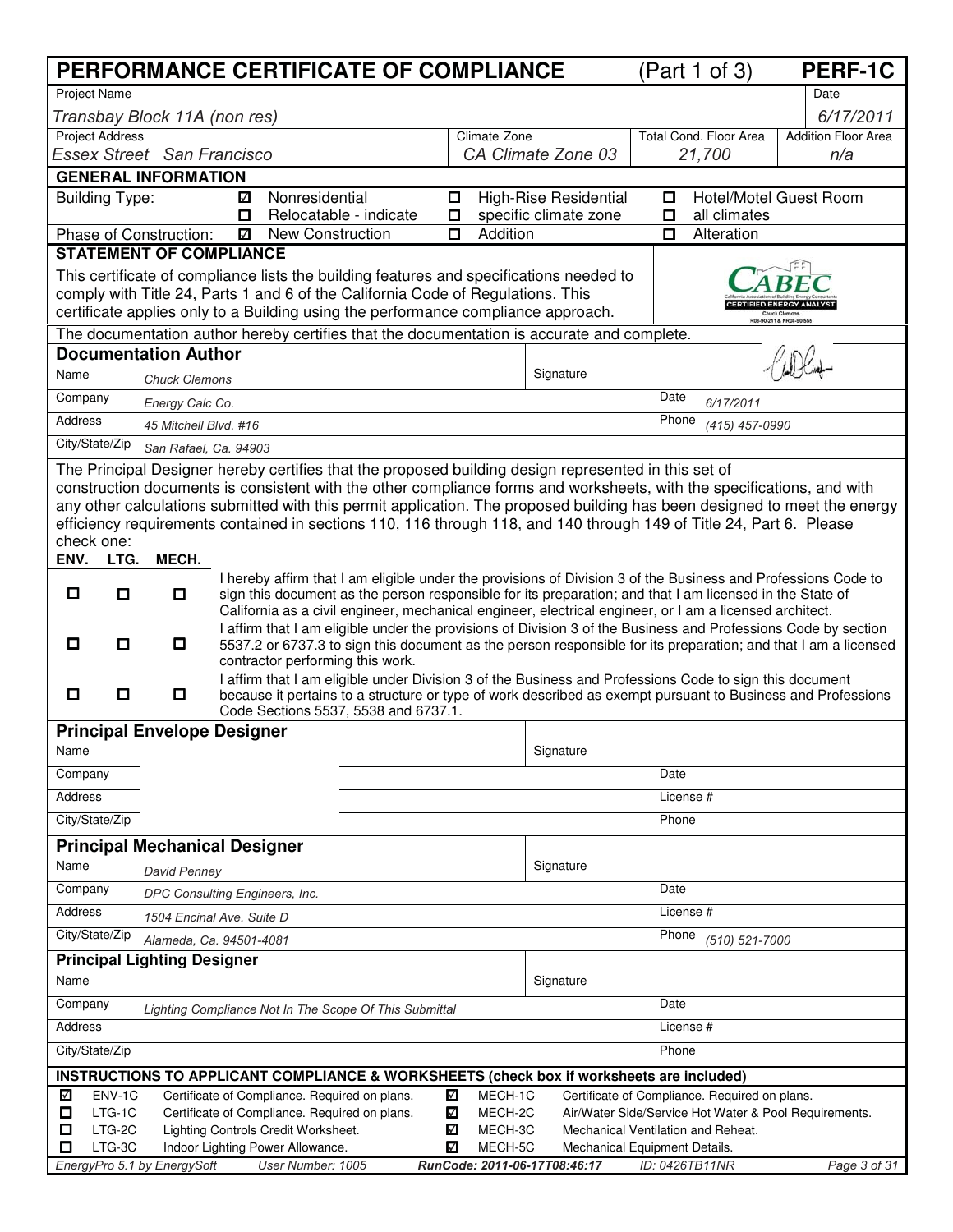| PERFORMANCE CERTIFICATE OF COMPLIANCE                                                            |                   |                   | <b>PERF-1C</b><br>(Part 2 of 3)   |                          |           |                         |
|--------------------------------------------------------------------------------------------------|-------------------|-------------------|-----------------------------------|--------------------------|-----------|-------------------------|
| <b>Project Name</b>                                                                              |                   |                   |                                   |                          |           | Date                    |
| Transbay Block 11A (non res)                                                                     |                   |                   |                                   |                          |           | 6/17/2011               |
| <b>ANNUAL TDV ENERGY USE SUMMARY (kBtu/sqft-yr)</b>                                              | <b>Standard</b>   | <b>Proposed</b>   | Compliance                        |                          |           |                         |
| <b>Energy Component</b>                                                                          | Design            | <b>Design</b>     | <b>Margin</b>                     |                          |           |                         |
| Space Heating                                                                                    | 44.83             | 5.30              | 39.52                             | Heating                  |           |                         |
| Space Cooling                                                                                    | 17.57             | 42.54             | $-24.97$                          | Cooling                  |           |                         |
| <b>Indoor Fans</b>                                                                               | 55.05             | 69.64<br>$-14.59$ |                                   |                          |           |                         |
| <b>Heat Rejection</b>                                                                            | 11.53             | 0.00              | 11.53                             | Heat Rej                 |           |                         |
| Pumps & Misc.                                                                                    | 9.44              | 0.00              | 9.44                              | Pumps                    |           |                         |
| Domestic Hot Water                                                                               | 10.86             | 12.06             | $-1.20$                           | <b>DHW</b>               |           |                         |
| Lighting                                                                                         | 50.61             | 50.61             | 0.00                              | Lighting                 |           |                         |
| Receptacle                                                                                       | 38.23             | 38.23             | 0.00                              | Receptacle               |           |                         |
| Process                                                                                          | 0.00              | 0.00              | 0.00                              | Process                  |           |                         |
| Process Lighting                                                                                 | 0.00              | 0.00              | 0.00                              | Process Ltg              |           |                         |
| <b>TOTALS</b>                                                                                    | 238.11            | 218.38            | 19.73                             |                          |           |                         |
| Percent better than Standard                                                                     |                   | 8.3%              |                                   | 8.3 % excluding process) |           |                         |
|                                                                                                  |                   |                   | <b>BUILDING COMPLIES</b>          |                          |           |                         |
| <b>GENERAL INFORMATION</b>                                                                       |                   |                   |                                   |                          |           |                         |
|                                                                                                  |                   |                   |                                   |                          |           |                         |
| <b>Building Orientation</b>                                                                      | (W) 248 deg       |                   | <b>Conditioned Floor Area</b>     |                          | 21,700    | sqft.                   |
| Number of Stories                                                                                | 8                 |                   | Unconditioned Floor Area          |                          |           | sqft.                   |
| Number of Systems                                                                                | $\overline{7}$    |                   | <b>Conditioned Footprint Area</b> |                          | 12,158    | sqft.                   |
| Number of Zones                                                                                  | 15                |                   | Natural Gas Available On Site     |                          | Yes       |                         |
|                                                                                                  |                   |                   |                                   |                          |           |                         |
|                                                                                                  | Orientation       | Gross Area        |                                   | Glazing Area             |           | <b>Glazing Ratio</b>    |
| <b>Front Elevation</b>                                                                           | (W)               |                   | sqft.<br>2,065                    | 1,427                    | sqft.     | 69.1%                   |
| <b>Left Elevation</b>                                                                            | (N)               |                   | sqft.<br>5,391                    | 1,132                    | sqft.     | 21.0%                   |
| <b>Rear Elevation</b>                                                                            | (E)               |                   | 2,785 sqft.                       |                          | 711 sqft. | 25.5 %                  |
| <b>Right Elevation</b>                                                                           | (S)               |                   | sqft.<br>2,094                    | 701                      | sqft.     | 33.5%                   |
|                                                                                                  | Total             |                   | sqft.<br>12,335                   | 3,971                    | sqft.     | 32.2%                   |
| Roof                                                                                             |                   |                   | sqft.<br>6,170                    | 231                      | sqft.     | 3.7%                    |
|                                                                                                  |                   |                   |                                   |                          |           |                         |
|                                                                                                  |                   |                   |                                   |                          |           |                         |
|                                                                                                  |                   | Standard          |                                   | Proposed                 |           | Prescriptive Values for |
| Prescriptive Lighting Power Density                                                              |                   | 0.816             | W/sqft.                           | 0.816<br>W/sqft.         |           | Comparison only. See    |
| Prescriptive Envelope TDV Energy                                                                 |                   | 436,214           |                                   | 756,633                  |           | LTG-1C for allowed LPD. |
| <b>Remarks:</b>                                                                                  |                   |                   |                                   |                          |           |                         |
| Variable refridgerant volume system modeled as packaged minimum efficiency heat pump as per CEC. |                   |                   |                                   |                          |           |                         |
|                                                                                                  |                   |                   |                                   |                          |           |                         |
|                                                                                                  |                   |                   |                                   |                          |           |                         |
|                                                                                                  |                   |                   |                                   |                          |           |                         |
|                                                                                                  |                   |                   |                                   |                          |           |                         |
|                                                                                                  |                   |                   |                                   |                          |           |                         |
|                                                                                                  |                   |                   |                                   |                          |           |                         |
|                                                                                                  |                   |                   |                                   |                          |           |                         |
| EnergyPro 5.1 by EnergySoft                                                                      | User Number: 1005 |                   | RunCode: 2011-06-17T08:46:17      | ID: 0426TB11NR           |           | Page 4 of 31            |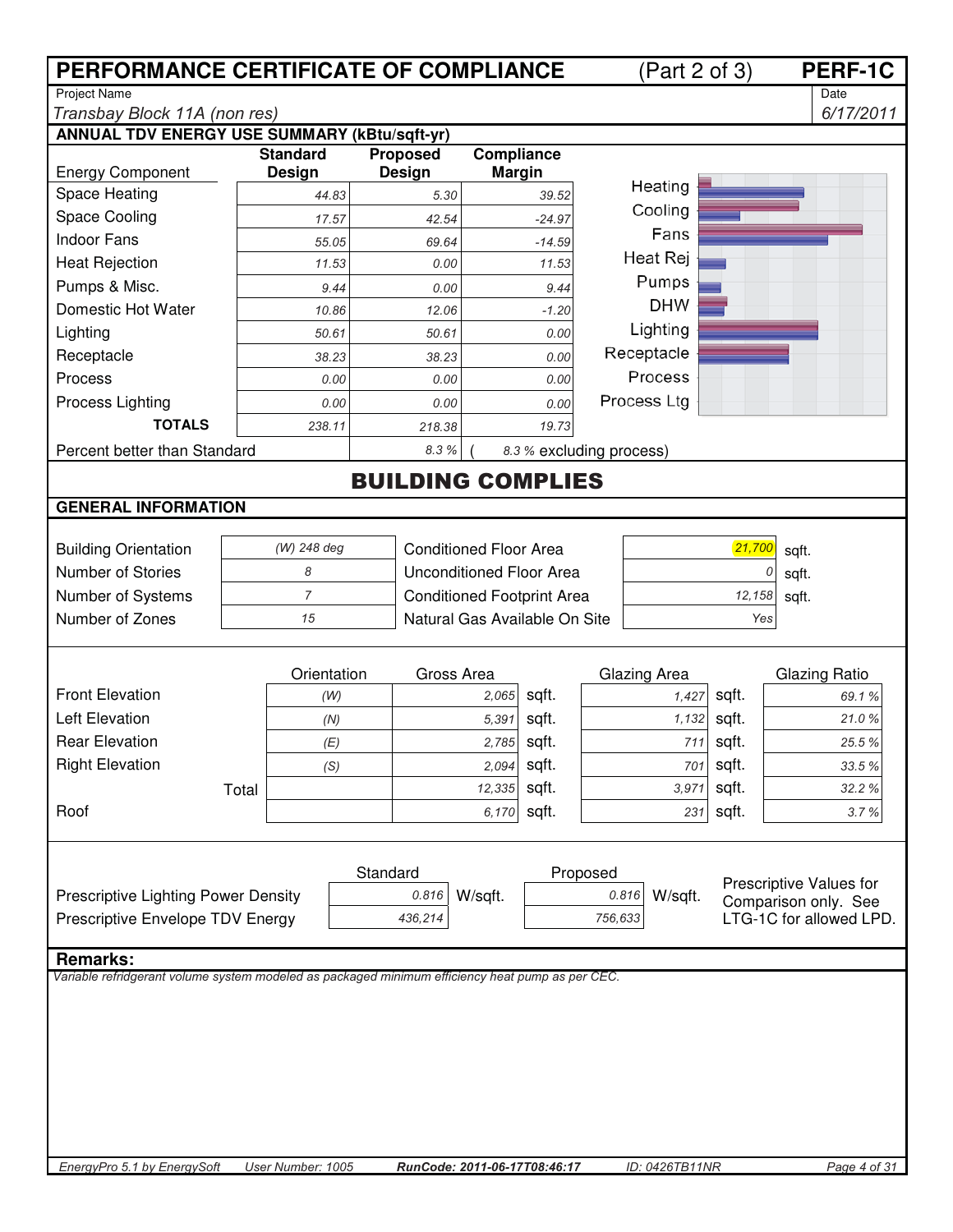|                                                         |                                                                                                           | PERFORMANCE CERTIFICATE OF COMPLIANCE                                                                                                                                                                                                                                       |                 |                                 | (Part 3 of 3)                |                           |                                           | PERF-1C         |
|---------------------------------------------------------|-----------------------------------------------------------------------------------------------------------|-----------------------------------------------------------------------------------------------------------------------------------------------------------------------------------------------------------------------------------------------------------------------------|-----------------|---------------------------------|------------------------------|---------------------------|-------------------------------------------|-----------------|
| <b>Project Name</b>                                     |                                                                                                           |                                                                                                                                                                                                                                                                             |                 |                                 |                              |                           | Date                                      |                 |
| Transbay Block 11A (non res)<br><b>ZONE INFORMATION</b> |                                                                                                           |                                                                                                                                                                                                                                                                             |                 |                                 |                              |                           |                                           | 6/17/2011       |
|                                                         |                                                                                                           |                                                                                                                                                                                                                                                                             | Floor           | Inst.                           | Ctrl.                        |                           | Allowed LPD                               | Proc.           |
| <b>System Name</b>                                      | Zone Name                                                                                                 | Occupancy Type                                                                                                                                                                                                                                                              | Area<br>(sqft.) | <b>LPD</b><br>$(W/\text{sf})^1$ | Credits<br>$(W/\text{sf})^2$ | Area<br>$(W/\text{sf})^3$ | Tailored<br>$(W/\text{sf})^4$             | Loads<br>(W/sf) |
| $HP-1$                                                  | <b>Tennant Space A</b>                                                                                    | <b>Tenant Lease Space</b>                                                                                                                                                                                                                                                   | 876             | $*1.000$                        |                              |                           |                                           |                 |
| $HP-2$                                                  | <b>Tenant Space B1</b>                                                                                    | <b>Tenant Lease Space</b>                                                                                                                                                                                                                                                   | 903             | $*1.000$                        |                              |                           |                                           |                 |
| $HP-3$                                                  | Tenant Space B2                                                                                           | <b>Tenant Lease Space</b>                                                                                                                                                                                                                                                   | 863             | $*1.000$                        |                              |                           |                                           |                 |
| $HP-4$                                                  | Tenant Space C                                                                                            | <b>Tenant Lease Space</b>                                                                                                                                                                                                                                                   | 756             | *1.000                          |                              |                           |                                           |                 |
| VRV-1                                                   | FC-1 Zone                                                                                                 | Convention/Conference/Mee                                                                                                                                                                                                                                                   | 540             | *1.400                          |                              |                           |                                           |                 |
|                                                         | FC-2 Zone                                                                                                 | Corridor/Restroom/Support                                                                                                                                                                                                                                                   | 3,028           | *0.600                          |                              |                           |                                           |                 |
|                                                         | FC-3 Zone                                                                                                 | Convention/Conference/Mee                                                                                                                                                                                                                                                   | 1,093           | *1.400                          |                              |                           |                                           |                 |
|                                                         | FC-4 Zone                                                                                                 | Kitchen, Food Preparation                                                                                                                                                                                                                                                   | 494             | $*1.600$                        |                              |                           |                                           |                 |
|                                                         | FC-5 Zone                                                                                                 | Comp Bldg Office                                                                                                                                                                                                                                                            | 757             | *0.850                          |                              |                           |                                           |                 |
|                                                         | FC-6 Zone                                                                                                 | Lobby, Main Entry                                                                                                                                                                                                                                                           | 364             | $*1.500$                        |                              |                           |                                           |                 |
|                                                         | FC-7 Zone                                                                                                 | Office $\leq$ 250 saft                                                                                                                                                                                                                                                      | 624             | $*1.100$                        |                              |                           |                                           |                 |
|                                                         | FC-8 Zone                                                                                                 | Convention/Conference/Mee                                                                                                                                                                                                                                                   | 221             | $*1.400$                        |                              |                           |                                           |                 |
|                                                         | FC-9 Zone                                                                                                 | Office $\leq$ 250 sqft                                                                                                                                                                                                                                                      | 460             | $*1.100$                        |                              |                           |                                           |                 |
|                                                         | FC-10 Zone                                                                                                | Comp Bldg Office                                                                                                                                                                                                                                                            | 1,179           | *0.850                          |                              |                           |                                           |                 |
| <b>Corr. Ventilation Units MU-1</b>                     | <b>Tempered Residential Units</b>                                                                         | Corridor/Restroom/Support                                                                                                                                                                                                                                                   | 9,542           | $*0.600$                        |                              |                           |                                           |                 |
|                                                         |                                                                                                           |                                                                                                                                                                                                                                                                             |                 |                                 |                              |                           |                                           |                 |
|                                                         |                                                                                                           |                                                                                                                                                                                                                                                                             |                 |                                 |                              |                           |                                           |                 |
|                                                         |                                                                                                           |                                                                                                                                                                                                                                                                             |                 |                                 |                              |                           |                                           |                 |
|                                                         |                                                                                                           |                                                                                                                                                                                                                                                                             |                 |                                 |                              |                           |                                           |                 |
|                                                         |                                                                                                           |                                                                                                                                                                                                                                                                             |                 |                                 |                              |                           |                                           |                 |
| Notes: 1. See LTG-1C                                    |                                                                                                           | 2. See LTG-2C<br>3. See LTG-3C                                                                                                                                                                                                                                              |                 | 4. See LTG-4C                   |                              |                           | Items above require special documentation |                 |
|                                                         | (items marked with asterisk, see LTG-1-C by others)<br><b>EXCEPTIONAL CONDITIONS COMPLIANCE CHECKLIST</b> | (by others)                                                                                                                                                                                                                                                                 |                 |                                 |                              |                           |                                           |                 |
|                                                         |                                                                                                           | The local enforcement agency should pay special attention to the items specified in this checklist. These items require special written                                                                                                                                     |                 |                                 |                              |                           |                                           |                 |
|                                                         |                                                                                                           | justification and documentation, and special verification to be used with the performance approach. The local enforcement agency<br>determines the adequacy of the justifications, and may reject a building or design that otherwise complies based on the adequacy of the |                 |                                 |                              |                           |                                           |                 |
| special justification and documentation submitted.      |                                                                                                           |                                                                                                                                                                                                                                                                             |                 |                                 |                              |                           |                                           |                 |
|                                                         | Multiple Dwelling Units are served by a common water heater. Verify DHW details.                          |                                                                                                                                                                                                                                                                             |                 |                                 |                              |                           |                                           |                 |
|                                                         |                                                                                                           |                                                                                                                                                                                                                                                                             |                 |                                 |                              |                           |                                           |                 |
|                                                         |                                                                                                           |                                                                                                                                                                                                                                                                             |                 |                                 |                              |                           |                                           |                 |
|                                                         |                                                                                                           |                                                                                                                                                                                                                                                                             |                 |                                 |                              |                           |                                           |                 |
|                                                         |                                                                                                           |                                                                                                                                                                                                                                                                             |                 |                                 |                              |                           |                                           |                 |
|                                                         |                                                                                                           |                                                                                                                                                                                                                                                                             |                 |                                 |                              |                           |                                           |                 |
|                                                         |                                                                                                           |                                                                                                                                                                                                                                                                             |                 |                                 |                              |                           |                                           |                 |
|                                                         |                                                                                                           |                                                                                                                                                                                                                                                                             |                 |                                 |                              |                           |                                           |                 |
|                                                         |                                                                                                           |                                                                                                                                                                                                                                                                             |                 |                                 |                              |                           |                                           |                 |
|                                                         |                                                                                                           |                                                                                                                                                                                                                                                                             |                 |                                 |                              |                           |                                           |                 |
|                                                         |                                                                                                           |                                                                                                                                                                                                                                                                             |                 |                                 |                              |                           |                                           |                 |
|                                                         |                                                                                                           |                                                                                                                                                                                                                                                                             |                 |                                 |                              |                           |                                           |                 |
|                                                         |                                                                                                           |                                                                                                                                                                                                                                                                             |                 |                                 |                              |                           |                                           |                 |
|                                                         | documentation for their use have been provided by the applicant.                                          | The exceptional features listed in this performance approach application have specifically been reviewed. Adequate written justification and                                                                                                                                |                 |                                 |                              |                           |                                           |                 |
|                                                         |                                                                                                           |                                                                                                                                                                                                                                                                             |                 |                                 |                              |                           |                                           |                 |
| Authorized Signature or Stamp                           |                                                                                                           |                                                                                                                                                                                                                                                                             |                 |                                 |                              |                           |                                           |                 |
| EnergyPro 5.1 by EnergySoft                             | User Number: 1005                                                                                         | RunCode: 2011-06-17T08:46:17                                                                                                                                                                                                                                                |                 |                                 | ID: 0426TB11NR               |                           |                                           | Page 5 of 31    |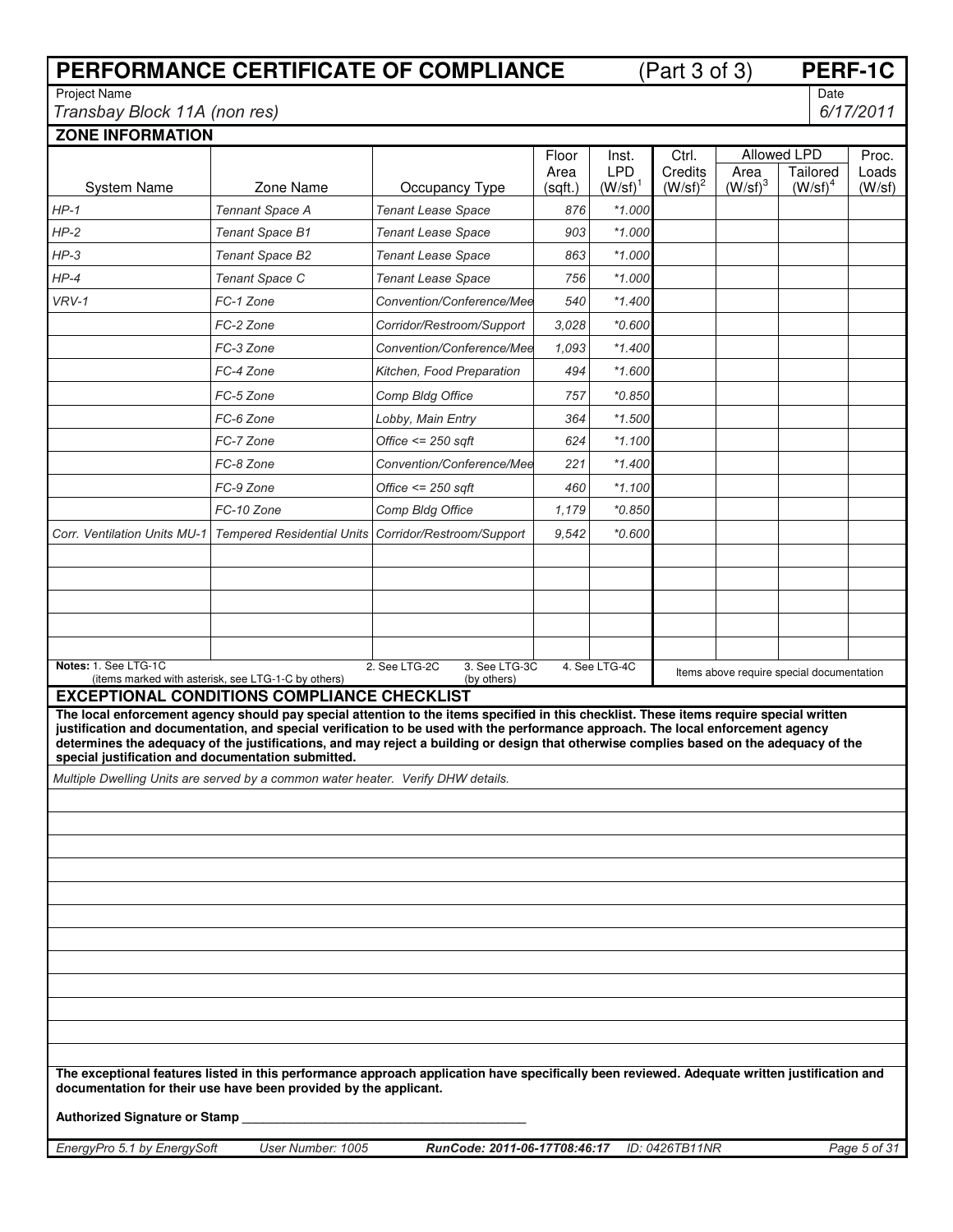

ENERGY STAR<sup>®</sup> Statement of Energy Design Intent (SEDI)<sup>1</sup><br>Rene Cazenave Apartments

Primary Property Function: Multifamily Housing<br>Gross Floor Area (ft<sup>2</sup>): 74,723<br>Estimated Date of Certification of Occupancy: Gross Floor Area  $(\text{ft}^2)$ : 74,723 Estimated Date of Certification of Occupancy:

Date Generated: November 17, 2014

| ENERGY STAR®              |  |
|---------------------------|--|
| Design Score <sup>2</sup> |  |

Design Score<br>1. This form may be used to apply for the ENERGY STAR Designed to Earn. This form was generated from Portfolio Manager's target finder:<br>http://www.portfoliomanager.energystar.gov/hargetlinder.<br>2. The ENERGY ST

**STAR** 

| <b>Project Architect</b>   | <b>Owner Contact</b>  |
|----------------------------|-----------------------|
|                            |                       |
|                            |                       |
| <b>Architect Of Record</b> | <b>Property Owner</b> |
|                            |                       |
|                            |                       |

| <b>Estimated Design Energy</b> |                                   |                                   |
|--------------------------------|-----------------------------------|-----------------------------------|
| <b>Fuel Type</b>               | Usage                             | <b>Energy Rate (\$/Unit)</b>      |
| Electric - Grid                | 424,231 kWh (thousand Walt-hours) | \$ 0.18/kWh (thousand Watt-hours) |
| Natural Gas                    | 10,339 thems                      | \$0.85/therms                     |

| <b>Estimated Design Use Details</b>                                                  |                                                           |                                 |                |
|--------------------------------------------------------------------------------------|-----------------------------------------------------------|---------------------------------|----------------|
| <b>Multifamily Housing</b>                                                           |                                                           | <b>Office</b>                   |                |
| Gross Floor Area                                                                     | 50,002 Sq. Ft.                                            | Gross Floor Area                | 21,326 Sq. Ft. |
| Number of Laundry Hookups in Common<br>Area(s)                                       | 12                                                        | Percent That Can Be Cooled      | 50 % or more   |
| Number of Residential Living Units in a Mid-<br>rise Setting (5-9 stories)           | 120                                                       | Percent That Can Be Heated      | 50 % or more   |
| Percent That Can Be Cooled                                                           | 10                                                        | <b>Number of Computers</b>      | 10             |
| Government Subsidized Housing                                                        | Yes                                                       | Number of Workers on Main Shift | 10             |
| Total Number of Residential Living Units                                             | 120                                                       | <b>Weekly Operating Hours</b>   | 40             |
| <b>Number of Badrooms</b>                                                            | 120                                                       |                                 |                |
| Number of Residential Living Units in a Low-<br>rise Setting (1-4 stories)           | 0                                                         |                                 |                |
| Number of Residential Living Units in a High- 0<br>rise Setting (10 or more stories) |                                                           |                                 |                |
| Percent That Can Be Heated                                                           | All of it - 100%                                          |                                 |                |
| <b>Resident Population Type</b>                                                      | <b>Dedicated Special</b><br><b>Accessibility</b><br>Needs |                                 |                |
| Number of Laundry Hookups in All Units                                               | $\mathbf{0}$                                              |                                 |                |
| <b>Ratall Store</b>                                                                  |                                                           |                                 |                |
| Gross Floor Area                                                                     | 3,395 Sq. Ft.                                             |                                 |                |
| Percent That Can Be Cooled                                                           | All of it - 100%                                          |                                 |                |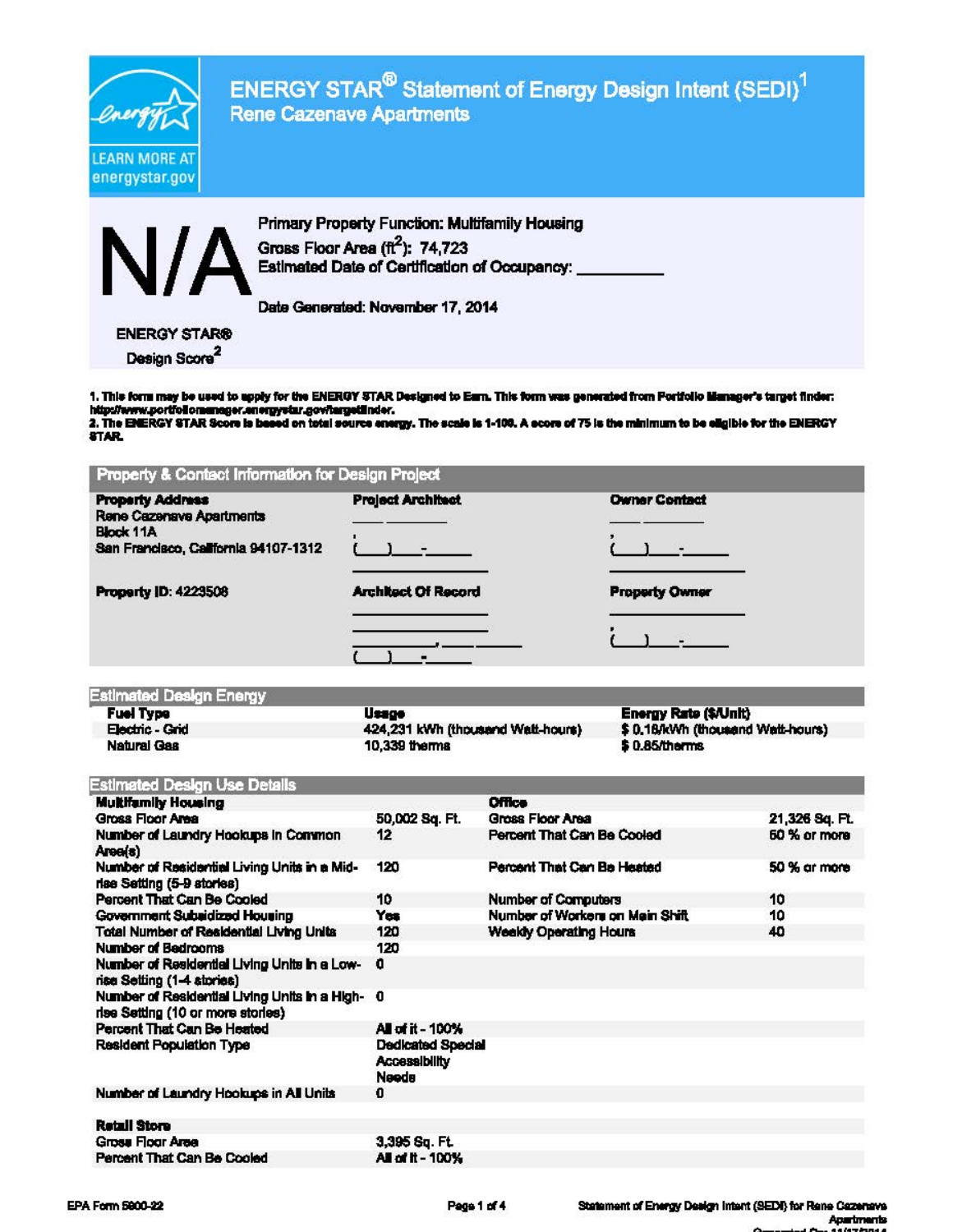| Number of Open or Closed Refrigeration/<br><b>Freezer Units</b> | 0                |
|-----------------------------------------------------------------|------------------|
| Percent That Can Be Heated                                      | All of it - 100% |
| <b>Number of Computers</b>                                      | 6                |
| <b>Exterior Entrance to the Public</b>                          | Yes              |
| <b>Single Store</b>                                             | No               |
| Number of Walk-in Refrigeration/Freezer Units 0                 |                  |
| Number of Workers on Main Shift                                 | 6                |
| Number of Cash Registers                                        | 4                |
| <b>Weekly Operating Hours</b>                                   | 40               |

| <b>Metric</b>                                          | <b>Design Project</b> | <b>Median Property</b> | <b>Estimated Savings</b> |
|--------------------------------------------------------|-----------------------|------------------------|--------------------------|
| <b>ENERGY STAR Score (1-100)</b>                       | <b>N/A</b>            | 50                     | N/A                      |
| Energy Reduction (from Median)(%)                      | $-41.1$               |                        | N/A                      |
| Source Energy Use Intensity (kBtu/ft <sup>2</sup> /yr) | 75                    | 127                    | 52                       |
| Site Energy Use Intensity (kBtu/ft <sup>2</sup> /yr)   | 33                    | 56                     | 23                       |
| Source Energy Use (kBtu/yr)                            | 5,630,670             | 9,559,327              | 3,928,657                |
| Site Energy Use (kBtu/yr)                              | 2,481,376             | 4,212,693              | 1,731,317                |
| Energy Costs (\$)                                      | 85,149                | 144,560                | 59,411                   |
| <b>Total GHG Emissions (Metric Tons CO2e)</b>          | 172                   | 293                    | 121                      |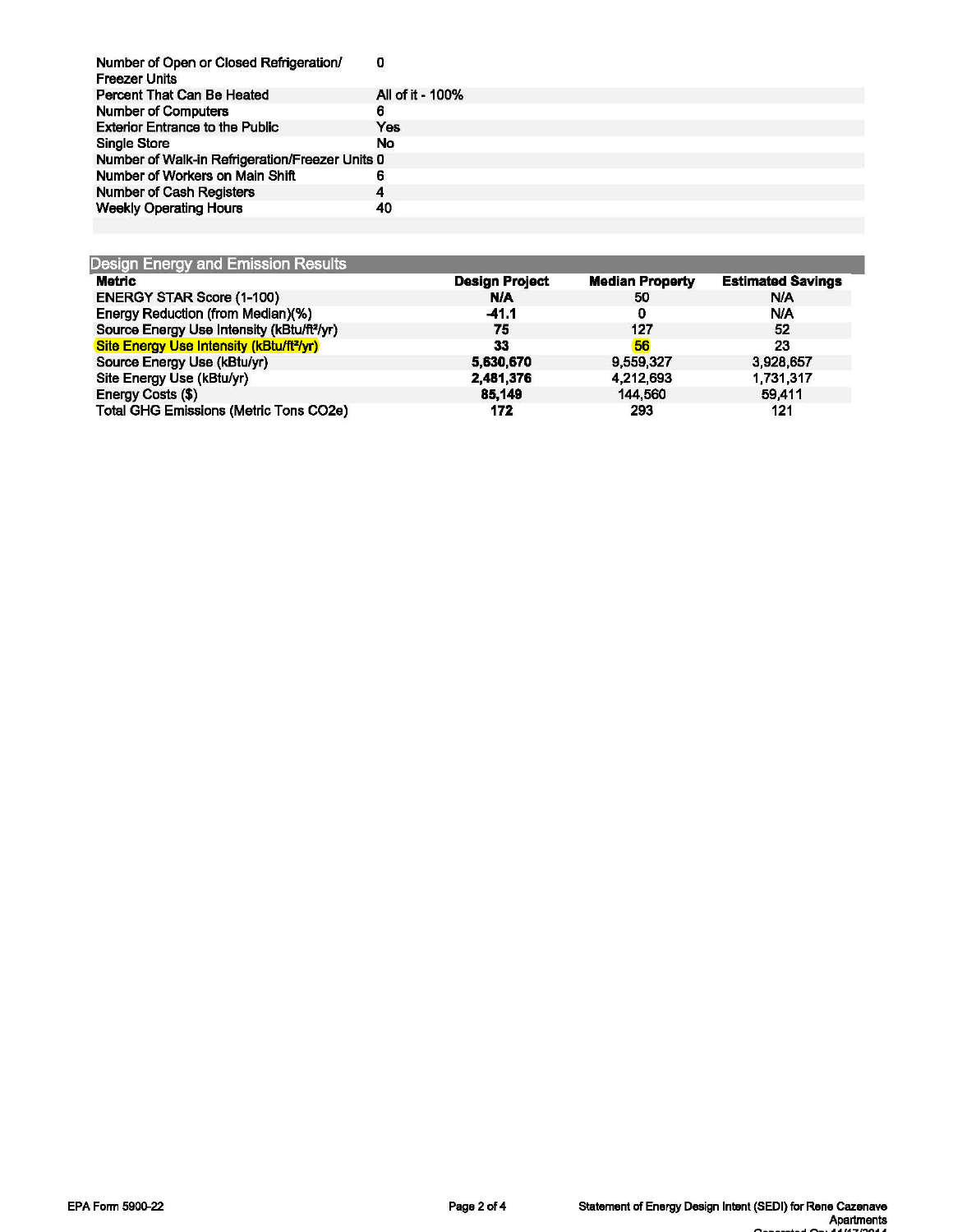This section is only required if you are using this document to apply for Designed to Earn the ENERGY STAR. All design projects that achieve an EPA energy performance score of 75 or higher are eligible for this certifteation.

| 1) Does the intended function or use for the property match the criteria of a<br>property type that's eligible to receive an ENERGY STAR score?<br>If you are not sure that your property design is eligible for a design<br>ENERGY STAR score, please describe the property's major functions: | <b>Yes</b>                   | <b>No/Not Sure</b> |
|-------------------------------------------------------------------------------------------------------------------------------------------------------------------------------------------------------------------------------------------------------------------------------------------------|------------------------------|--------------------|
| 2) is the design project at least 95% complete with construction documents?<br>If no, please explain:                                                                                                                                                                                           | Yes                          | l No               |
| 3) Is the property unoccupied and not yet generating energy bills?                                                                                                                                                                                                                              | $\Box$ Yes                   | <b>No</b>          |
| 4) Do energy calculations account for the whole building intended operations<br>and all energy sources?                                                                                                                                                                                         | $\Box$ Yes                   | l No               |
| 5) Is the Architect of Record (AOR) an ENERGY STAR partner?                                                                                                                                                                                                                                     | $\overline{\phantom{a}}$ Yes | <b>No</b>          |
| 6) Will the AOR review the SEDI with building owner before they sign the<br>Owner Letter of Intent?                                                                                                                                                                                             | $\Box$ Yes                   | <b>J</b> No        |
| 7) Do the AOR and Building Owner agree that EPA may use information from<br>this document in ENERGY STAR program materials?                                                                                                                                                                     | $\Box$ Yes                   | ∐ No               |
| 8) Are you seeking other qualifications for this design project?                                                                                                                                                                                                                                | <b>Yes</b>                   | l No               |
| If so, please select all that apply:<br>AIA 2030 Commitment<br>Architecture 2030 Challenge<br>Federal, State or Local Disclosure Ordinance<br><b>Green Globes</b><br><b>LEED</b><br>Other, please indicate:                                                                                     |                              |                    |